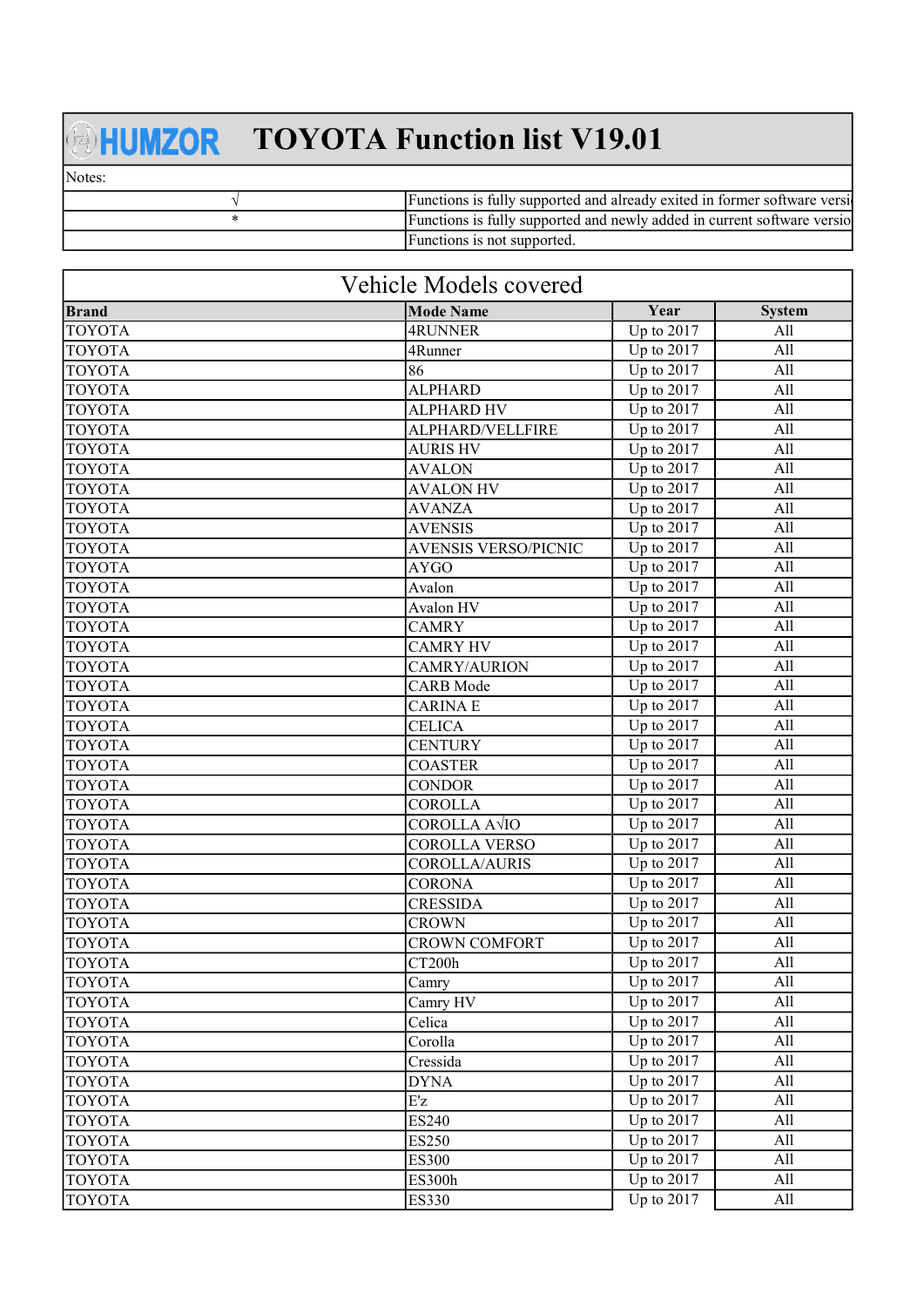| <b>TOYOTA</b>                  | <b>ES350</b>                   | Up to 2017                          | All        |
|--------------------------------|--------------------------------|-------------------------------------|------------|
| <b>TOYOTA</b>                  | <b>ETIOS</b>                   | Up to 2017                          | All        |
| <b>TOYOTA</b>                  | Echo                           | Up to 2017                          | All        |
| <b>TOYOTA</b>                  | FCHV-adv                       | Up to 2017                          | All        |
| <b>TOYOTA</b>                  | FJ Cruiser                     | Up to 2017                          | All        |
| <b>TOYOTA</b>                  | FORTUNER/HILUV SW4             | Up to 2017                          | All        |
| <b>TOYOTA</b>                  | GS250                          | Up to 2017                          | All        |
| <b>TOYOTA</b>                  | GS300                          | Up to 2017                          | All        |
| <b>TOYOTA</b>                  | GS300h                         | Up to 2017                          | All        |
| <b>TOYOTA</b>                  | GS350                          | $\overline{Up}$ to 2017             | All        |
| <b>TOYOTA</b>                  | GS430                          | Up to 2017                          | All        |
| <b>TOYOTA</b>                  | GS450h                         | Up to 2017                          | All        |
| <b>TOYOTA</b>                  | GS460                          | Up to 2017                          | All        |
| <b>TOYOTA</b>                  | $G\sqrt{400}$                  | Up to 2017                          | All        |
| <b>TOYOTA</b>                  | $G\sqrt{460}$                  | Up to 2017                          | All        |
| <b>TOYOTA</b>                  | $G\sqrt{470}$                  | Up to 2017                          | All        |
| <b>TOYOTA</b>                  | <b>HIACE</b>                   | Up to 2017                          | All        |
| <b>TOYOTA</b>                  | <b>HIGHLANDER</b>              | $\overline{\text{Up}}$ to 2017      | All        |
| <b>TOYOTA</b>                  | <b>HIGHLANDER HV</b>           | $\overline{Up}$ to 2017             | All        |
| <b>TOYOTA</b>                  | HIGHLANDER HV                  | $\overline{Up}$ to 2017             | All        |
| <b>TOYOTA</b>                  | HIGHLANDER/KLUGER              | Up to 2017                          | All        |
| <b>TOYOTA</b>                  | HILU√                          | Up to 2017                          | All        |
| <b>TOYOTA</b>                  | <b>HONGQI</b>                  | Up to 2017                          | All        |
| <b>TOYOTA</b>                  | <b>HS250h</b>                  | $\overline{Up}$ to 2017             | All        |
| <b>TOYOTA</b>                  | Hiace                          | Up to 2017                          | All        |
| <b>TOYOTA</b>                  | Highlander                     | $\overline{U}$ p to 2017            | All        |
| <b>TOYOTA</b>                  | Highlander HV                  | Up to 2017                          | All        |
| <b>TOYOTA</b>                  | $Hilu\sqrt$                    | Up to 2017                          | All        |
| <b>TOYOTA</b>                  | INNOVA/KIJANG INNOVA           | Up to $2017$                        | All        |
| <b>TOYOTA</b>                  | ISF                            | Up to 2017                          | All        |
| <b>TOYOTA</b>                  | <b>IS200</b>                   | Up to 2017                          | All        |
| <b>TOYOTA</b>                  | <b>IS200D</b>                  | Up to 2017                          | All        |
| <b>TOYOTA</b>                  | <b>IS220D</b>                  | Up to 2017                          | All        |
| <b>TOYOTA</b>                  | IS250                          | $\overline{Up}$ to 2017             | All        |
| <b>TOYOTA</b>                  | <b>IS250C</b>                  | Up to 2017                          | All        |
| <b>TOYOTA</b>                  | <b>IS300</b>                   | Up to $2017$                        | All        |
| <b>TOYOTA</b>                  | <b>IS300C</b>                  | Up to 2017                          | All        |
| <b>TOYOTA</b>                  | <b>IS300h</b>                  | Up to $2017$                        | All        |
| <b>TOYOTA</b>                  | IS350                          | Up to $2017$                        | All        |
| <b>TOYOTA</b>                  | <b>IS350C</b>                  | Up to 2017                          | All        |
| <b>TOYOTA</b>                  | <b>KEY REGIST</b>              | Up to 2017                          | All        |
| <b>TOYOTA</b>                  | <b>KIJANG</b>                  | Up to 2017                          | All        |
| <b>TOYOTA</b>                  | <b>LAND CR PRADO</b>           | $\overline{U}$ <sub>p</sub> to 2017 | All        |
| <b>TOYOTA</b>                  | LAND CR.                       | $\overline{\text{Up to}}$ 2017      | All        |
| <b>TOYOTA</b>                  | <b>LEVIN</b>                   | Up to $2017$                        | All        |
| <b>TOYOTA</b>                  | <b>LFA</b>                     | Up to 2017                          | All        |
| <b>TOYOTA</b>                  | <b>LITEACE</b>                 | Up to $2017$                        | All        |
| <b>TOYOTA</b>                  | LS400                          | Up to 2017                          | All        |
| <b>TOYOTA</b>                  | LS430                          | $\overline{Up}$ to 2017             | All        |
| <b>TOYOTA</b>                  | LS460                          | Up to $2017$                        | All        |
| <b>TOYOTA</b>                  | LS600h                         | $\overline{Up}$ to 2017             | All        |
| <b>TOYOTA</b>                  | $L\sqrt{460}$                  | $\overline{Up}$ to 2017             | All        |
| <b>TOYOTA</b>                  | $L\sqrt{470}$<br>$L\sqrt{570}$ | Up to 2017                          | All<br>All |
| <b>TOYOTA</b>                  |                                | Up to 2017<br>Up to $2017$          | All        |
| <b>TOYOTA</b><br><b>TOYOTA</b> | Land Cruiser<br>MARK $\sqrt{}$ | Up to 2017                          | All        |
| <b>TOYOTA</b>                  | <b>MIRAI</b>                   | $\overline{U}$ <sub>p</sub> to 2017 | All        |
|                                |                                |                                     |            |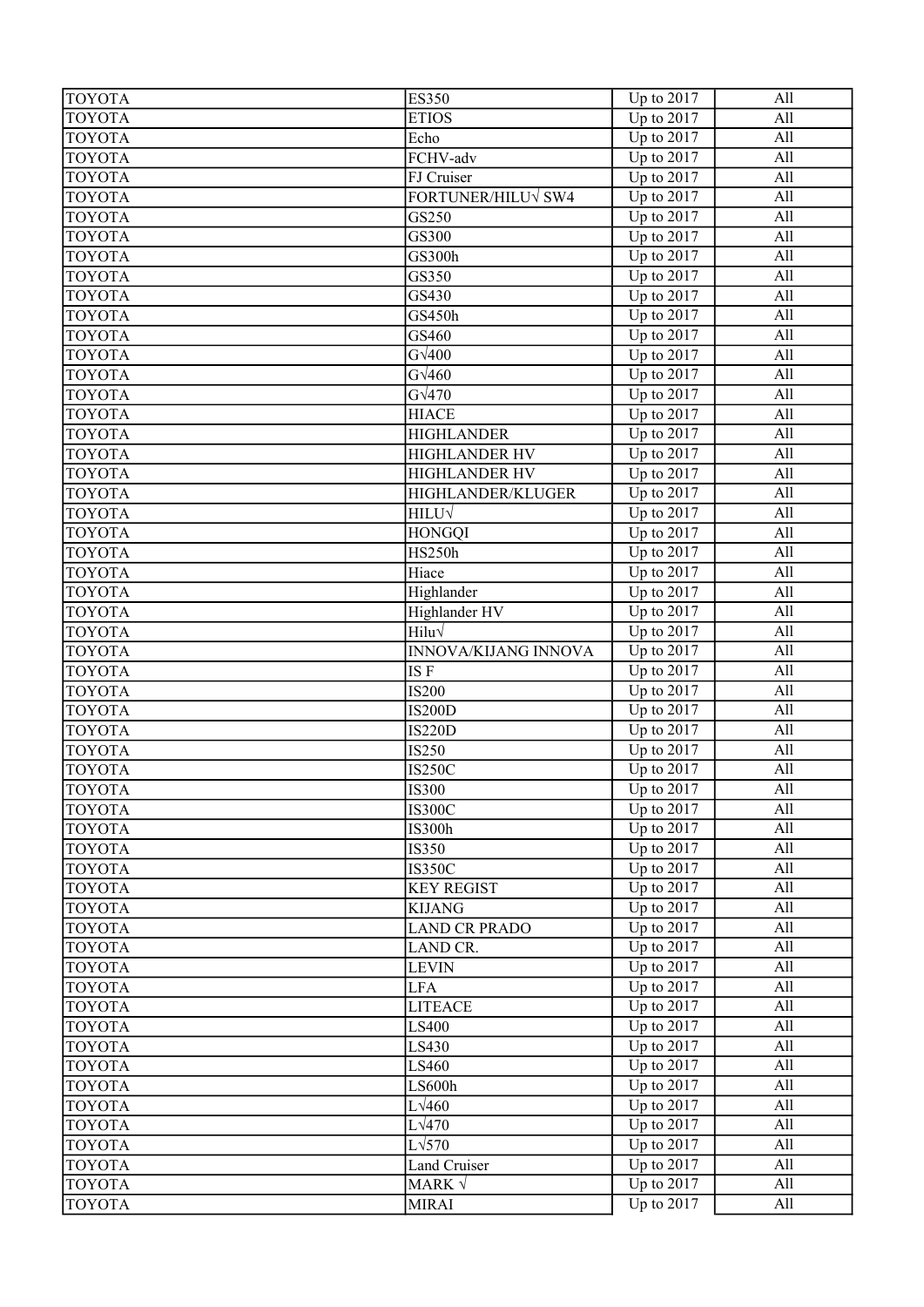| <b>TOYOTA</b> | MR <sub>2</sub>  | Up to 2017                     | All |
|---------------|------------------|--------------------------------|-----|
| <b>TOYOTA</b> | MR2 Spyder       | $\overline{\text{Up to 2017}}$ | All |
| <b>TOYOTA</b> | Matri $\sqrt$    | Up to 2017                     | All |
| <b>TOYOTA</b> | NAV1             | Up to 2017                     | All |
| <b>TOYOTA</b> | <b>NOAH</b>      | Up to 2017                     | All |
| <b>TOYOTA</b> | $N\sqrt{200}$    | Up to 2017                     | All |
| <b>TOYOTA</b> | $N\sqrt{200t}$   | Up to 2017                     | All |
| <b>TOYOTA</b> | $N\sqrt{300h}$   | Up to 2017                     | All |
| <b>TOYOTA</b> | <b>PASEO</b>     | Up to 2017                     | All |
| <b>TOYOTA</b> | <b>PICNIC</b>    | $\overline{Up}$ to 2017        | All |
| <b>TOYOTA</b> | <b>PREVIA</b>    | Up to 2017                     | All |
| <b>TOYOTA</b> | PREVIA HV        | Up to 2017                     | All |
| <b>TOYOTA</b> | PREVIA/TARAGO    | Up to 2017                     | All |
| <b>TOYOTA</b> | <b>PRIUS</b>     | Up to 2017                     | All |
| <b>TOYOTA</b> | PRIUS +/PRIUS V  | Up to 2017                     | All |
| <b>TOYOTA</b> | PRIUS C          | Up to 2017                     | All |
| <b>TOYOTA</b> | PRIUS Plug-in    | Up to 2017                     | All |
| <b>TOYOTA</b> | <b>PROACE</b>    | Up to 2017                     | All |
| <b>TOYOTA</b> | Paseo            | $\overline{Up}$ to 2017        | All |
| <b>TOYOTA</b> | Previa           | $\overline{Up}$ to 2017        | All |
| <b>TOYOTA</b> | Prius            | Up to 2017                     | All |
| <b>TOYOTA</b> | Prius C          | Up to 2017                     | All |
| <b>TOYOTA</b> | Prius PHV        | Up to 2017                     | All |
| <b>TOYOTA</b> | Prius V          | Up to 2017                     | All |
| <b>TOYOTA</b> | <b>QUALIS</b>    | Up to 2017                     | All |
| <b>TOYOTA</b> | <b>RACTIS</b>    | Up to 2017                     | All |
| <b>TOYOTA</b> | RAV4             | Up to 2017                     | All |
| <b>TOYOTA</b> | <b>RAV4 EV</b>   | Up to 2017                     | All |
| <b>TOYOTA</b> | RC F             | Up to 2017                     | All |
| <b>TOYOTA</b> | <b>RC350</b>     | Up to 2017                     | All |
| <b>TOYOTA</b> | <b>REIZ</b>      | Up to 2017                     | All |
| <b>TOYOTA</b> | <b>RUKUS</b>     | Up to 2017                     | All |
| <b>TOYOTA</b> | <b>RUSH</b>      | Up to 2017                     | All |
| <b>TOYOTA</b> | $R\sqrt{270}$    | $\overline{\text{Up to 2017}}$ | All |
| <b>TOYOTA</b> | $R\sqrt{300}$    | Up to 2017                     | All |
| <b>TOYOTA</b> | $R\sqrt{330}$    | Up to $2017$                   | All |
| <b>TOYOTA</b> | $R\sqrt{350}$    | Up to 2017                     | All |
| <b>TOYOTA</b> | $R\sqrt{400h}$   | Up to 2017                     | All |
| <b>TOYOTA</b> | $R\sqrt{450h}$   | Up to $2017$                   | All |
| <b>TOYOTA</b> | Rav4             | Up to 2017                     | All |
| <b>TOYOTA</b> | Rav4 EV          | Up to 2017                     | All |
| <b>TOYOTA</b> | <b>SC300</b>     | Up to 2017                     | All |
| <b>TOYOTA</b> | SC430            | $\overline{\text{Up}}$ to 2017 | All |
| <b>TOYOTA</b> | <b>SEQUOIA</b>   | $\overline{\text{Up to}}$ 2017 | All |
| <b>TOYOTA</b> | <b>SIENNA</b>    | $\overline{\text{Up to}}$ 2017 | All |
| <b>TOYOTA</b> | SOLUNA(AFC)      | Up to 2017                     | All |
| <b>TOYOTA</b> | <b>SPACIO</b>    | Up to $2017$                   | All |
| <b>TOYOTA</b> | <b>STARLET</b>   | Up to 2017                     | All |
| <b>TOYOTA</b> | <b>SUPRA</b>     | Up to 2017                     | All |
| <b>TOYOTA</b> | Sequoia          | $\overline{Up}$ to 2017        | All |
| <b>TOYOTA</b> | Sienna           | Up to 2017                     | All |
| <b>TOYOTA</b> | Solara           | $\overline{Up}$ to 2017        | All |
| <b>TOYOTA</b> | Supra            | Up to $2017$                   | All |
| <b>TOYOTA</b> | T <sub>100</sub> | Up to 2017                     | All |
| <b>TOYOTA</b> | <b>TAMARAW</b>   | Up to 2017                     | All |
| <b>TOYOTA</b> | <b>TERCEL</b>    | Up to 2017                     | All |
| <b>TOYOTA</b> | TEST CAN         | Up to 2017                     | All |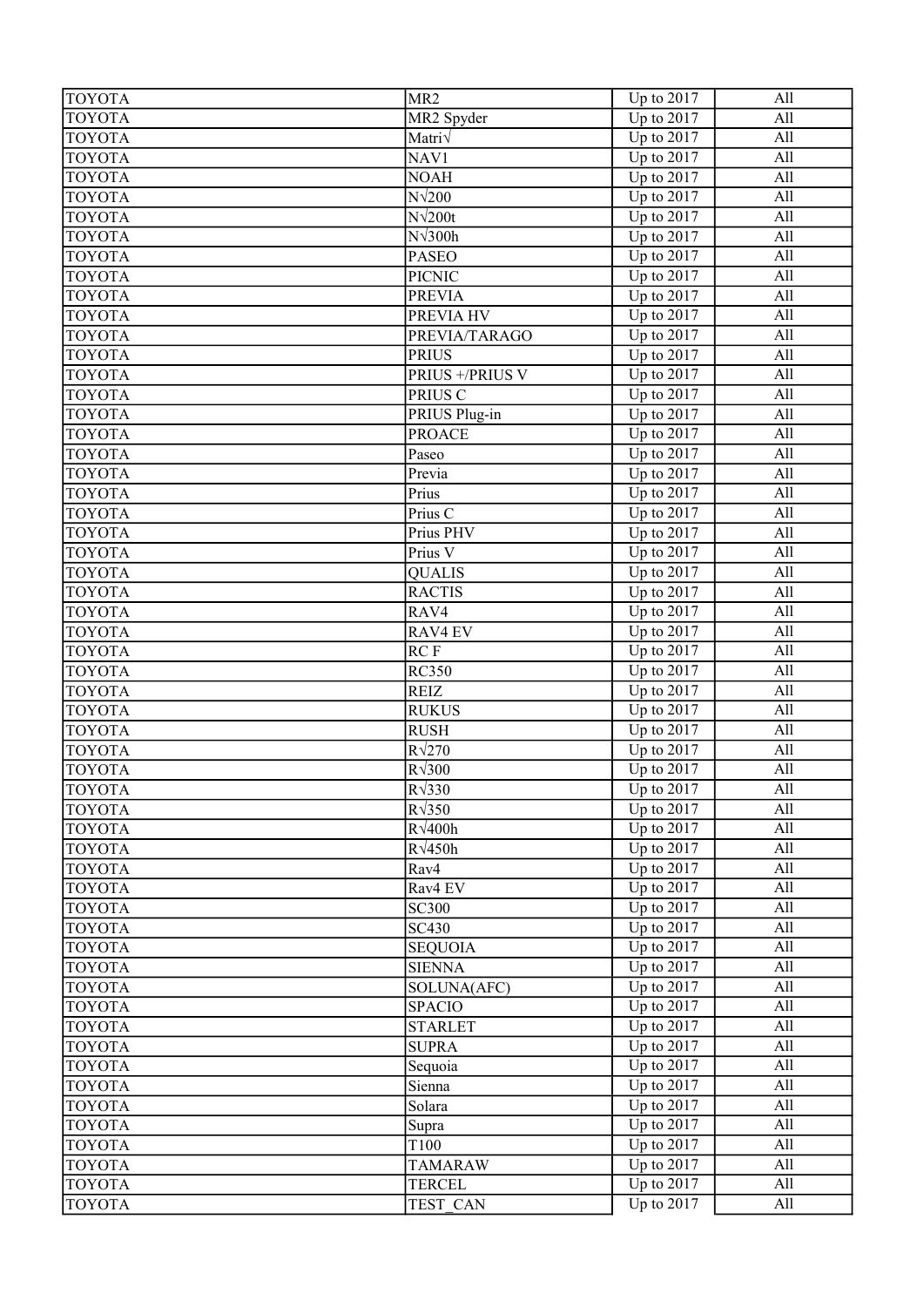| <b>TOYOTA</b> | TEST P3 104            | Up to $2017$                        | All |
|---------------|------------------------|-------------------------------------|-----|
| <b>TOYOTA</b> | <b>TEST P3 96</b>      | Up to 2017                          | All |
| <b>TOYOTA</b> | TEST P4                | Up to $2017$                        | All |
| <b>TOYOTA</b> | <b>TUNDRA</b>          | Up to 2017                          | All |
| <b>TOYOTA</b> | Tacoma                 | Up to 2017                          | All |
| <b>TOYOTA</b> | Tercel                 | Up to 2017                          | All |
| <b>TOYOTA</b> | Truck                  | Up to $2017$                        | All |
| <b>TOYOTA</b> | Tundra                 | Up to $2017$                        | All |
| <b>TOYOTA</b> | <b>UNSER</b>           | Up to $2017$                        | All |
| <b>TOYOTA</b> | <b>URBAN CRUISER</b>   | Up to 2017                          | All |
| <b>TOYOTA</b> | <b>VELLFIRE</b>        | Up to 2017                          | All |
| <b>TOYOTA</b> | <b>VENZA</b>           | Up to $2017$                        | All |
| <b>TOYOTA</b> | <b>VERSO</b>           | $\overline{U}$ p to 2017            | All |
| <b>TOYOTA</b> | <b>VIOS</b>            | Up to 2017                          | All |
| <b>TOYOTA</b> | Venza                  | Up to $2017$                        | All |
| <b>TOYOTA</b> | Verso-s/Ractis         | Up to 2017                          | All |
| <b>TOYOTA</b> | <b>WISH</b>            | Up to 2017                          | All |
| <b>TOYOTA</b> | <b>YARIS</b>           | Up to $2017$                        | All |
| <b>TOYOTA</b> | YARIS HV               | Up to 2017                          | All |
| <b>TOYOTA</b> | YARIS VERSO/ECHO VERSO | Up to 2017                          | All |
| <b>TOYOTA</b> | YARIS/ECHO             | Up to $2017$                        | All |
| <b>TOYOTA</b> | Yaris                  | Up to $2017$                        | All |
| <b>TOYOTA</b> | Yaris R                | Up to $2017$                        | All |
| <b>TOYOTA</b> | ZACE                   | Up to $2017$                        | All |
| <b>TOYOTA</b> | <b>ZELAS</b>           | Up to $2017$                        | All |
| <b>TOYOTA</b> | iQ                     | $\overline{U}$ p to 2017            | All |
| <b>TOYOTA</b> | iQ EV                  | $\overline{U}$ <sub>p</sub> to 2017 | All |
| <b>TOYOTA</b> | $\sqrt{\mathrm{A}}$    | Up to 2017                          | All |
| <b>TOYOTA</b> | 03L.O                  | Up to 2017                          | All |

| Vehicle Systems covered                          |           |                          |                   |   |                              |           |
|--------------------------------------------------|-----------|--------------------------|-------------------|---|------------------------------|-----------|
| <b>System</b>                                    | Ecu Info. | Read<br>Codes Codes data | <b>Erase</b> Live |   | Active Utilit<br><b>Test</b> |           |
| 4WD CAN                                          |           | N                        | V                 |   | $\sqrt{}$                    |           |
| <b>ABS</b>                                       | ٦         | $\sqrt{}$                | $\sqrt{}$         | V | $\sqrt{}$                    | V         |
| ABS/VSC/TRAC                                     | ٦         | N                        | V                 |   | $\sqrt{}$                    | V         |
| ABS/VSC/TRC                                      | V         | $\sqrt{}$                | V                 | V | N                            | $\sqrt{}$ |
| ABS CAN                                          | V         | $\sqrt{}$                | $\sqrt{}$         | V | $\sqrt{2}$                   | $\sqrt{}$ |
| <b>AFS</b>                                       |           | $\sqrt{}$                | V                 | V | N                            | V         |
| AHC                                              | ٦         | $\sqrt{}$                | V                 | V | $\sqrt{}$                    | V         |
| <b>AHS</b>                                       |           | $\sqrt{2}$               | V                 |   | $\sqrt{}$                    |           |
| ASG                                              | ٦         | $\sqrt{}$                | V                 | V | N                            | V         |
| <b>Accessory Gateway</b>                         |           | $\sqrt{}$                | V                 | V | $\sqrt{2}$                   |           |
| Active Headrest L                                |           | V                        | V                 | V | $\sqrt{}$                    |           |
| Active Headrest R                                |           | $\sqrt{}$                | V                 |   | V                            |           |
| Active Rear Wing                                 |           | N                        | V                 |   | $\mathcal{L}$                |           |
| Advanced Parking Guidance/Parking Assist Monitor |           | $\sqrt{}$                | V                 |   | N                            |           |
| Air Conditioner                                  |           | $\sqrt{}$                | $\sqrt{}$         |   | $\sqrt{}$                    | $\sqrt{}$ |
| Air Suspension                                   |           | $\sqrt{}$                | V                 | V | $\sqrt{}$                    | V         |
| Audio System                                     |           | N                        | V                 | V | $\sqrt{}$                    |           |
| <b>Back Door</b>                                 |           | $\sqrt{}$                | V                 |   | $\sqrt{}$                    |           |
| Back Door P/W                                    | ٦         | $\sqrt{}$                | V                 | ٦ | $\sqrt{}$                    |           |
| Battery                                          |           | $\sqrt{}$                | V                 | V | $\sqrt{}$                    |           |
| <b>Blind Spot Monitor Master</b>                 |           | V                        | V                 | V | N                            | V         |
| <b>Blind Spot Monitor Slave</b>                  |           | V                        | V                 | V | V                            | V         |
| Body                                             |           | $\sqrt{ }$               | V                 | V | $\sqrt{}$                    |           |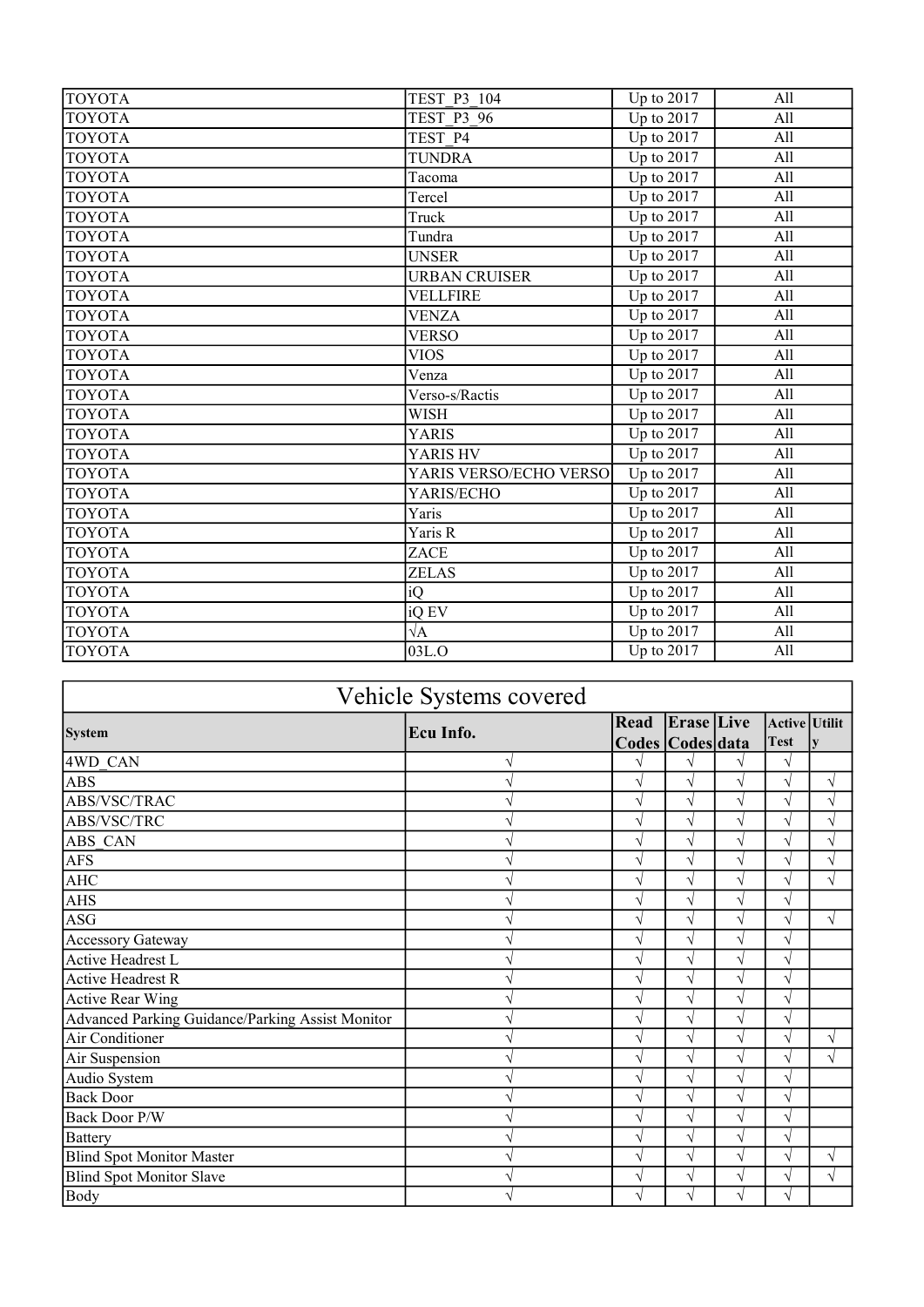| Body No.2                          | $\sqrt{ }$ | $\sqrt{}$  | $\sqrt{}$             | $\sqrt{}$             | $\sqrt{}$  |            |
|------------------------------------|------------|------------|-----------------------|-----------------------|------------|------------|
| Body No.3                          | V          | $\sqrt{}$  | $\sqrt{}$             | $\sqrt{}$             | $\sqrt{}$  |            |
| Body No.4                          | V          | $\sqrt{}$  | $\sqrt{}$             | $\sqrt{}$             | $\sqrt{ }$ |            |
| Body No.5                          | $\sqrt{}$  | $\sqrt{ }$ | $\sqrt{}$             | $\sqrt{}$             | $\sqrt{}$  |            |
| <b>CARB</b> Mode ECU               | $\sqrt{}$  | $\sqrt{ }$ | $\sqrt{}$             | $\sqrt{}$             | $\sqrt{}$  |            |
| Center Console Switch              |            |            |                       | $\overline{\sqrt{} }$ | $\sqrt{}$  |            |
| Charging Control                   | V          | $\sqrt{}$  | V                     | $\sqrt{}$             | $\sqrt{}$  |            |
| Clearance Sonar                    | $\sqrt{ }$ | $\sqrt{ }$ | $\sqrt{}$             | $\sqrt{}$             | $\sqrt{}$  | $\sqrt{ }$ |
| Combination Meter                  | $\sqrt{}$  | $\sqrt{ }$ | $\sqrt{}$             | $\sqrt{}$             | $\sqrt{}$  |            |
| <b>Combination Switch</b>          |            |            |                       | $\sqrt{}$             | $\sqrt{}$  |            |
| Cruise Control                     | $\sqrt{}$  | $\sqrt{}$  | V                     | $\sqrt{}$             |            |            |
| D-Door Motor                       | $\sqrt{}$  | $\sqrt{ }$ | $\sqrt{}$             | $\sqrt{}$             | $\sqrt{}$  |            |
| <b>D-SEAT SW</b>                   |            |            |                       | $\sqrt{}$             |            |            |
| <b>DRS</b>                         | $\sqrt{}$  | $\sqrt{}$  | $\sqrt{}$             | $\overline{\sqrt{} }$ | $\sqrt{}$  | $\sqrt{}$  |
| Driver Door                        | $\sqrt{ }$ | $\sqrt{ }$ | $\sqrt{}$             | $\sqrt{}$             | $\sqrt{ }$ |            |
| Driver Seat                        | $\sqrt{ }$ | $\sqrt{ }$ | $\sqrt{}$             | $\sqrt{}$             | $\sqrt{}$  |            |
| E-ACM                              | $\sqrt{}$  | $\sqrt{}$  | $\sqrt{}$             | $\sqrt{}$             | $\sqrt{}$  |            |
| <b>ECB</b> Gateway                 | $\sqrt{}$  | $\sqrt{}$  | $\sqrt{}$             | $\overline{\sqrt{} }$ | $\sqrt{}$  |            |
| <b>ECM</b> Gateway                 | $\sqrt{}$  | $\sqrt{ }$ | $\sqrt{}$             | $\sqrt{}$             | $\sqrt{}$  |            |
| <b>ECT</b>                         | $\sqrt{}$  | $\sqrt{}$  | $\sqrt{}$             | $\sqrt{}$             | $\sqrt{}$  | $\sqrt{}$  |
| <b>EMPS</b>                        | $\sqrt{}$  | $\sqrt{ }$ | $\sqrt{}$             | $\sqrt{}$             | $\sqrt{ }$ | $\sqrt{}$  |
| <b>EMS</b>                         | $\sqrt{}$  | $\sqrt{2}$ | $\overline{\sqrt{} }$ | $\overline{\sqrt{} }$ | $\sqrt{}$  |            |
| $E$ V                              | $\sqrt{ }$ | $\sqrt{ }$ | $\sqrt{}$             | $\sqrt{}$             | $\sqrt{}$  | $\sqrt{}$  |
| <b>EV</b> Battery                  | $\sqrt{ }$ | $\sqrt{ }$ | $\sqrt{}$             | $\sqrt{}$             | $\sqrt{ }$ | $\sqrt{}$  |
| <b>Electric Parking Brake</b>      | $\sqrt{ }$ | $\sqrt{ }$ | $\sqrt{}$             | $\sqrt{}$             | $\sqrt{}$  | $\sqrt{}$  |
| <b>Electric Power Control</b>      | $\sqrt{}$  | $\sqrt{}$  | $\sqrt{}$             | $\sqrt{}$             | $\sqrt{}$  |            |
| Electric Propulsion Control System | $\sqrt{}$  | $\sqrt{}$  | $\sqrt{}$             | $\sqrt{}$             | $\sqrt{}$  |            |
| Engine                             | $\sqrt{ }$ | $\sqrt{}$  | $\sqrt{}$             | $\sqrt{}$             | $\sqrt{}$  | $\sqrt{}$  |
| Engine (LH Bank)                   | $\sqrt{ }$ | $\sqrt{ }$ | $\sqrt{}$             | $\sqrt{}$             | $\sqrt{}$  | $\sqrt{}$  |
| Engine (RH Bank)                   | $\sqrt{ }$ | $\sqrt{}$  | $\sqrt{}$             | $\sqrt{}$             | $\sqrt{}$  | $\sqrt{}$  |
| Engine and ECT                     | $\sqrt{ }$ | $\sqrt{ }$ | $\sqrt{}$             | $\sqrt{}$             | $\sqrt{}$  | $\sqrt{}$  |
| Engine2                            | $\sqrt{ }$ | $\sqrt{}$  | $\sqrt{}$             | $\sqrt{}$             | $\sqrt{}$  | $\sqrt{}$  |
| Entry&Start                        | $\sqrt{}$  | $\sqrt{ }$ | $\sqrt{}$             | $\sqrt{}$             | $\sqrt{}$  | $\sqrt{ }$ |
| Entry&Start(CAN)                   | V          | $\sqrt{}$  | V                     | $\sqrt{}$             | $\sqrt{}$  | $\sqrt{}$  |
| FC                                 |            | $\sqrt{}$  | V                     | $\sqrt{}$             | $\sqrt{}$  |            |
| FCHV                               | V          | V          | V                     | $\sqrt{}$             | V          |            |
| Four Wheel Drive                   | $\sqrt{}$  | $\sqrt{}$  | $\sqrt{}$             | $\sqrt{}$             | $\sqrt{}$  | $\sqrt{}$  |
| Free-Tronic                        | $\sqrt{}$  | $\sqrt{}$  | $\sqrt{}$             | $\sqrt{}$             | $\sqrt{}$  |            |
| Front Left Door                    | $\sqrt{ }$ | $\sqrt{}$  | $\sqrt{}$             | $\sqrt{}$             | $\sqrt{}$  |            |
| Front Left Seat A/C                | $\sqrt{}$  | $\sqrt{}$  | $\sqrt{}$             | $\sqrt{}$             | $\sqrt{}$  |            |
| Front Right Door                   | $\sqrt{}$  | $\sqrt{}$  | $\sqrt{}$             | $\sqrt{}$             | $\sqrt{}$  |            |
| Front Right Seat A/C               | $\sqrt{}$  | $\sqrt{}$  | $\sqrt{}$             | $\sqrt{}$             | $\sqrt{}$  |            |
| Front Stabilizer                   | $\sqrt{ }$ | $\sqrt{}$  | V                     | $\sqrt{}$             | $\sqrt{}$  |            |
| Gateway                            | $\sqrt{}$  | $\sqrt{ }$ | $\sqrt{}$             | $\sqrt{}$             | $\sqrt{ }$ |            |
| Gateway BEAN                       | $\sqrt{}$  | $\sqrt{2}$ | $\sqrt{}$             | $\sqrt{}$             | $\sqrt{ }$ |            |
| Gateway CAN                        | $\sqrt{}$  | $\sqrt{2}$ | $\sqrt{}$             | $\sqrt{}$             | $\sqrt{}$  |            |
| Gateway V                          | $\sqrt{ }$ | $\sqrt{2}$ | $\sqrt{}$             | $\overline{\sqrt{} }$ | $\sqrt{}$  |            |
| Grill Shutter                      | $\sqrt{}$  | $\sqrt{}$  | $\sqrt{}$             | $\sqrt{}$             | $\sqrt{}$  |            |
| <b>HL</b> AutoLeveling             | $\sqrt{}$  | $\sqrt{}$  | $\sqrt{}$             | $\sqrt{}$             | $\sqrt{}$  |            |
| <b>HV</b> Battery                  | $\sqrt{}$  | $\sqrt{}$  | $\sqrt{}$             | $\sqrt{}$             | $\sqrt{}$  |            |
| <b>HV</b> Gateway                  | $\sqrt{}$  | $\sqrt{}$  | $\sqrt{}$             | $\overline{\sqrt{ }}$ | $\sqrt{}$  |            |
| Hybrid Control                     | $\sqrt{}$  | $\sqrt{}$  | $\sqrt{}$             | $\sqrt{}$             | $\sqrt{}$  | $\sqrt{ }$ |
| IPA/Parking Assist Monitor         | $\sqrt{}$  | $\sqrt{}$  | $\sqrt{}$             | $\sqrt{}$             | $\sqrt{}$  |            |
| Immobiliser                        | $\sqrt{ }$ | $\sqrt{}$  | $\sqrt{}$             | $\sqrt{}$             | $\sqrt{ }$ |            |
| Intuitive P/A                      | $\sqrt{}$  | $\sqrt{ }$ | $\sqrt{}$             | $\sqrt{}$             | $\sqrt{ }$ |            |
| <b>KDSS</b>                        | $\sqrt{}$  | $\sqrt{2}$ | $\sqrt{}$             | $\sqrt{}$             | $\sqrt{}$  |            |
| Lane Departure Alert               | $\sqrt{ }$ | $\sqrt{ }$ | $\sqrt{}$             | $\sqrt{}$             | $\sqrt{ }$ | $\sqrt{ }$ |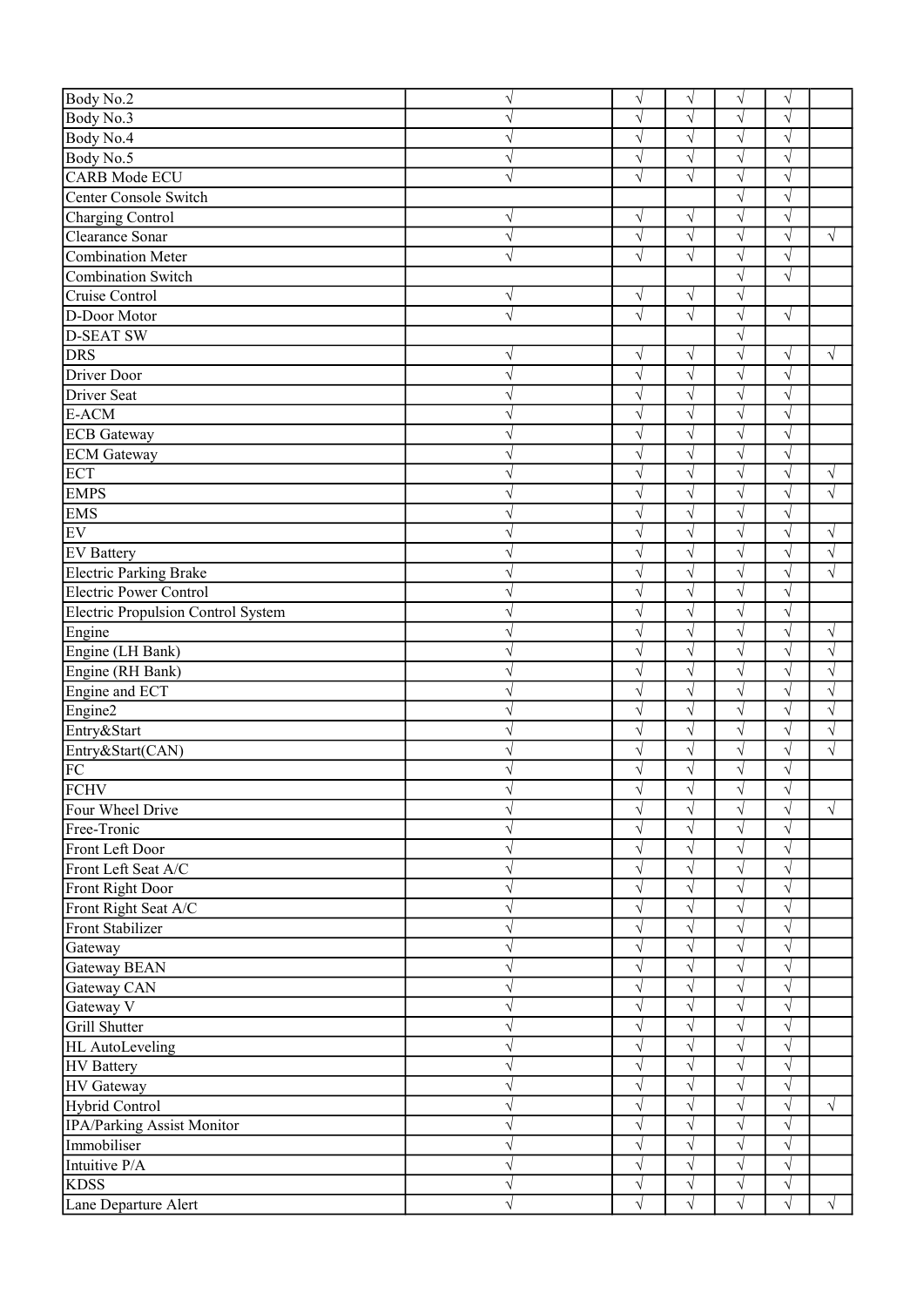| Lane Keeping Assist                     | $\sqrt{}$      | V              | $\sqrt{}$              | $\sqrt{}$               | $\sqrt{}$               | $\sqrt{}$  |
|-----------------------------------------|----------------|----------------|------------------------|-------------------------|-------------------------|------------|
| Laser Cruise                            | V              | $\sqrt{}$      | $\sqrt{}$              | $\sqrt{}$               |                         | V          |
| Main Body                               | V              | V              | $\sqrt{}$              | $\sqrt{}$               | $\sqrt{}$               | $\sqrt{}$  |
| Master Switch                           | V              | $\sqrt{}$      | $\sqrt{}$              | $\sqrt{}$               | $\sqrt{}$               | $\sqrt{}$  |
| Mayday Gateway                          | $\sqrt{}$      | $\sqrt{}$      | $\sqrt{}$              | $\sqrt{}$               | $\sqrt{}$               |            |
| Mirror                                  | $\sqrt{}$      | $\sqrt{}$      | $\sqrt{}$              | $\sqrt{}$               | $\sqrt{}$               |            |
| Mirror L                                |                |                |                        | $\sqrt{}$               | $\sqrt{ }$              |            |
| Mirror R                                |                |                |                        | $\sqrt{}$               | $\sqrt{}$               |            |
| Multi Bus Gateway                       | V              | $\sqrt{}$      | V                      | $\sqrt{}$               | $\sqrt{}$               |            |
| Multi Bus Monitor No.1                  | $\sqrt{}$      | $\sqrt{}$      | $\sqrt{}$              | $\sqrt{}$               | $\sqrt{}$               |            |
| Multi Bus Monitor No.2                  | $\sqrt{}$      | $\sqrt{}$      | $\sqrt{}$              | $\sqrt{}$               | $\sqrt{}$               |            |
| Multi-Mode M/T                          | $\sqrt{}$      | $\sqrt{}$      | $\sqrt{}$              | $\sqrt{}$               | $\sqrt{}$               |            |
| Navigation System                       | $\sqrt{}$      | $\sqrt{}$      | $\sqrt{}$              | $\sqrt{}$               | $\sqrt{}$               | $\sqrt{ }$ |
| Night View                              | $\sqrt{}$      | $\sqrt{}$      | $\sqrt{}$              | $\sqrt{}$               | $\sqrt{}$               |            |
| Occupant Detection                      | $\sqrt{}$      | $\sqrt{}$      | $\sqrt{}$              | $\sqrt{}$               | $\sqrt{ }$              | $\sqrt{ }$ |
| P Master Switch                         | $\sqrt{}$      | $\sqrt{}$      | $\sqrt{}$              | $\sqrt{}$               | $\sqrt{}$               |            |
| P-Door Motor                            | V              | $\sqrt{}$      | $\sqrt{}$              | $\sqrt{}$               | $\sqrt{}$               |            |
| PM1 Gateway                             | V              | $\sqrt{}$      | $\sqrt{}$              | $\sqrt{}$               | $\sqrt{}$               |            |
| PM2 Gateway                             | V              | $\sqrt{}$      | $\sqrt{}$              | $\sqrt{}$               | $\sqrt{}$               |            |
| PPS                                     | $\sqrt{}$      | $\sqrt{}$      | $\sqrt{}$              | $\sqrt{}$               | $\sqrt{ }$              |            |
| Passenger Door                          | $\sqrt{}$      | $\sqrt{}$      | $\sqrt{}$              | $\sqrt{}$               | $\sqrt{}$               |            |
| Passenger Seat                          | $\sqrt{}$      | $\sqrt{}$      | $\sqrt{}$              | $\overline{\sqrt{} }$   | $\sqrt{ }$              |            |
| Plug-in Control<br>Power Source Control | $\sqrt{}$      | $\sqrt{}$      | $\sqrt{}$              | $\sqrt{}$               | $\sqrt{}$               | $\sqrt{}$  |
|                                         | $\sqrt{}$      | $\sqrt{}$      | $\sqrt{}$              | $\sqrt{}$               | $\sqrt{}$               | $\sqrt{ }$ |
| Pre-Collision                           | $\sqrt{}$      | $\sqrt{}$      | $\sqrt{}$              | $\sqrt{}$               | $\sqrt{ }$              |            |
| Pre-Collision 2                         | $\sqrt{}$      | $\sqrt{}$      | $\sqrt{}$              | $\sqrt{}$               | $\sqrt{}$               |            |
| Pre-Crash                               | $\sqrt{}$      | $\sqrt{}$      | $\sqrt{}$              | $\sqrt{}$               | $\sqrt{}$               |            |
| Pre-Crash 2                             | $\sqrt{}$      | $\sqrt{}$      | $\sqrt{}$              | $\sqrt{}$               | $\sqrt{}$               | $\sqrt{}$  |
| RL-Door Motor                           | $\sqrt{}$      | $\sqrt{}$      | $\sqrt{}$              | $\sqrt{}$               | $\sqrt{}$               |            |
| RR-Door Motor                           | $\sqrt{}$      | $\sqrt{}$      | $\sqrt{}$              | $\sqrt{}$               | $\sqrt{}$               |            |
| Radar Cruise                            | $\sqrt{}$      | $\sqrt{}$      | $\sqrt{}$              | $\sqrt{}$               |                         | $\sqrt{}$  |
| Rain Sensor                             | $\sqrt{}$      | $\sqrt{}$      | $\sqrt{}$              | $\sqrt{}$               | $\sqrt{ }$              |            |
| Rear Console Switch                     | V              | $\sqrt{}$      | $\sqrt{}$              | $\sqrt{}$               | $\sqrt{ }$              |            |
| Rear Left Door<br>Rear Left Seat        | V              | V              | V                      | $\sqrt{}$<br>$\sqrt{}$  | $\sqrt{}$               |            |
| Rear Left Seat A/C                      |                | $\sqrt{}$      | V                      |                         | V                       |            |
| Rear Right Door                         | V<br>$\sqrt{}$ | V<br>$\sqrt{}$ | $\sqrt{}$<br>$\sqrt{}$ | $\sqrt{ }$<br>$\sqrt{}$ | $\sqrt{ }$<br>$\sqrt{}$ |            |
| Rear Right Seat                         | $\sqrt{}$      | $\sqrt{}$      | $\sqrt{}$              | $\sqrt{}$               | $\sqrt{}$               |            |
| Rear Right Seat A/C                     | $\sqrt{}$      | $\sqrt{}$      | $\sqrt{}$              | $\sqrt{}$               | $\sqrt{}$               |            |
| Rear Seat Switch                        | $\sqrt{}$      | $\sqrt{}$      | $\sqrt{}$              | $\sqrt{}$               | $\sqrt{ }$              |            |
| Rear Stabilizer                         | $\sqrt{}$      | $\sqrt{}$      | $\sqrt{}$              | $\sqrt{}$               | $\sqrt{}$               |            |
| Remote Engine Starter                   | $\sqrt{}$      | $\sqrt{}$      | $\sqrt{}$              | $\sqrt{}$               | $\sqrt{}$               | $\sqrt{}$  |
| Retractable Hardtop                     | $\sqrt{}$      | $\sqrt{}$      | $\sqrt{}$              | $\sqrt{}$               | $\sqrt{}$               |            |
| <b>SRS</b> Airbag                       | $\sqrt{}$      | $\sqrt{}$      | $\sqrt{}$              | $\sqrt{}$               | $\sqrt{ }$              | $\sqrt{}$  |
| SRS Side Airbag                         | $\sqrt{}$      | $\sqrt{}$      | $\sqrt{}$              | $\sqrt{}$               | $\sqrt{ }$              |            |
| Sequential M/T                          | $\sqrt{}$      | $\sqrt{}$      | $\sqrt{}$              | $\sqrt{}$               | $\sqrt{ }$              | $\sqrt{}$  |
| <b>Sliding Roof</b>                     | $\sqrt{}$      | $\sqrt{}$      | $\sqrt{}$              | $\sqrt{}$               | $\sqrt{ }$              |            |
| Smart Access                            | $\sqrt{}$      | $\sqrt{}$      | $\sqrt{}$              | $\sqrt{}$               | $\sqrt{}$               |            |
| Smart Key                               | $\sqrt{}$      | $\sqrt{}$      | $\sqrt{}$              | $\sqrt{}$               | $\sqrt{ }$              |            |
| Stabilizer                              | $\sqrt{}$      | $\sqrt{}$      | $\sqrt{}$              | $\sqrt{}$               | $\sqrt{}$               | $\sqrt{ }$ |
| Starting Control                        | $\sqrt{}$      | $\sqrt{}$      | $\sqrt{}$              | $\sqrt{}$               | $\sqrt{ }$              |            |
| Steering Lock                           | $\sqrt{}$      | $\sqrt{}$      | $\sqrt{}$              | $\sqrt{}$               | $\sqrt{}$               |            |
| Steering Pad Switch                     | $\sqrt{}$      | $\sqrt{}$      | $\sqrt{}$              | $\sqrt{}$               | $\sqrt{}$               |            |
| Stop and Go                             | $\sqrt{}$      | $\sqrt{}$      | $\sqrt{}$              | $\sqrt{}$               | $\sqrt{}$               |            |
| Stop and Start                          | $\sqrt{}$      | $\sqrt{}$      | $\sqrt{}$              | $\sqrt{}$               | $\sqrt{ }$              |            |
| <b>TRAC</b>                             | $\sqrt{}$      | $\sqrt{}$      | $\sqrt{}$              | $\sqrt{}$               | $\sqrt{}$               |            |
| <b>TVSS</b>                             | $\sqrt{}$      | $\sqrt{}$      | $\sqrt{}$              | $\sqrt{}$               | $\sqrt{}$               |            |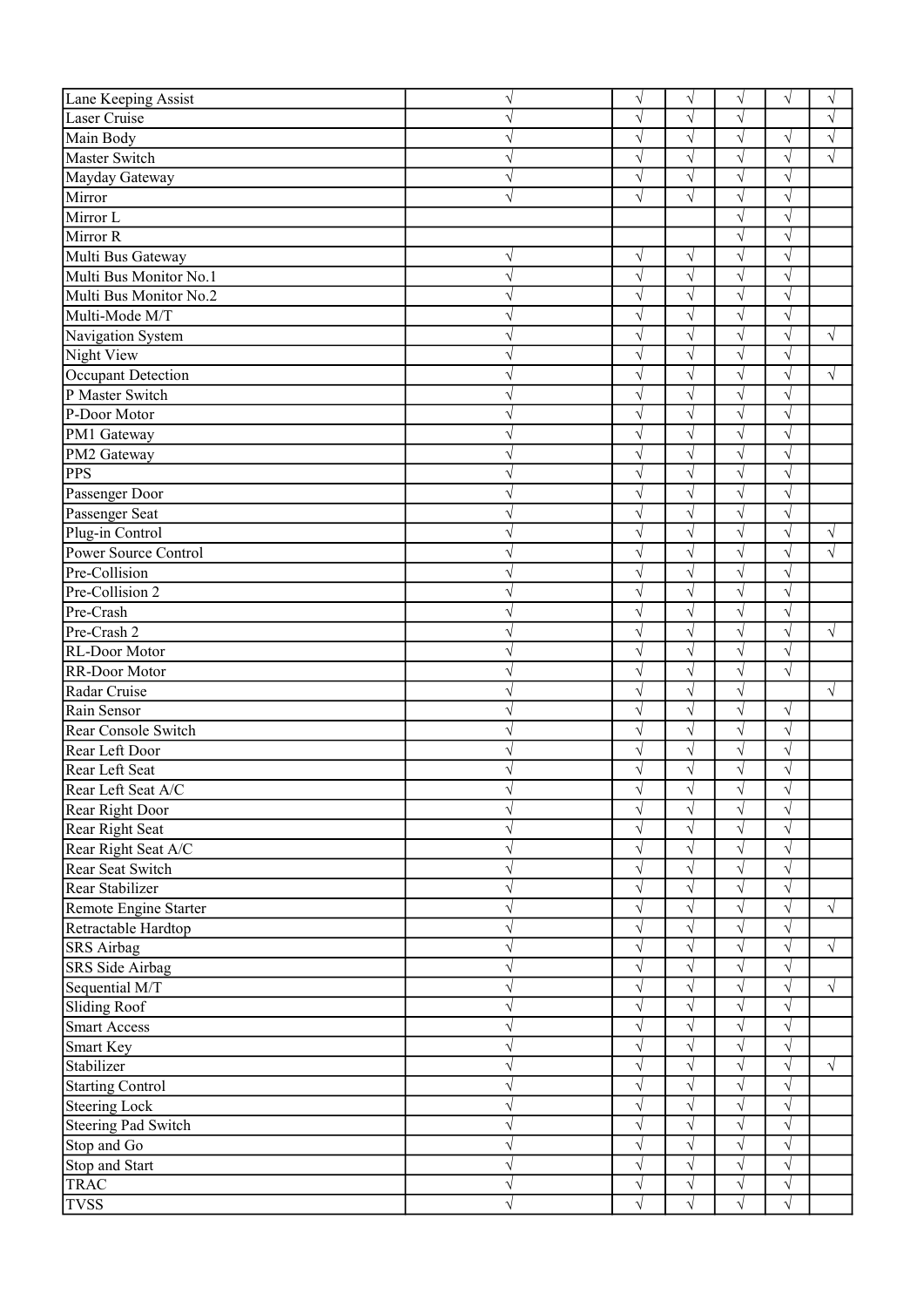| Telematics                             | V                      | $\sqrt{}$                | V                      | $\sqrt{}$              | $\sqrt{}$               |            |
|----------------------------------------|------------------------|--------------------------|------------------------|------------------------|-------------------------|------------|
| Theft Deterrent                        | V                      | $\sqrt{}$                | $\sqrt{}$              | $\sqrt{}$              | $\sqrt{ }$              |            |
| Tilt&Telescopic                        | N                      | $\sqrt{ }$               | $\sqrt{}$              | $\sqrt{}$              | $\sqrt{}$               |            |
| Tire Pressure Monitor                  | V                      | $\sqrt{ }$               | $\sqrt{}$              | $\sqrt{}$              | $\sqrt{}$               | $\sqrt{ }$ |
| <b>Transmission Control</b>            | V                      | $\sqrt{}$                | V                      | $\overline{\sqrt{} }$  | $\sqrt{}$               |            |
| <b>VGRS</b>                            | V                      | $\sqrt{}$                | V                      | $\sqrt{}$              | $\sqrt{}$               | $\sqrt{}$  |
| Vehicle Control                        | V                      | $\sqrt{ }$               | $\sqrt{}$              | $\sqrt{}$              | $\sqrt{ }$              | $\sqrt{}$  |
| <b>WIL Gateway</b>                     | V                      | $\sqrt{ }$               | $\sqrt{}$              | $\sqrt{}$              | $\sqrt{}$               |            |
| <b>ASC</b>                             | V                      | $\sqrt{}$                | V                      | $\sqrt{}$              | $\sqrt{}$               |            |
| Anti-theft alarm                       | V                      | $\sqrt{}$                | V                      | $\sqrt{}$              | $\sqrt{}$               |            |
| Auto Leveling Module                   | V                      | $\sqrt{ }$               | $\sqrt{}$              | $\sqrt{}$              | $\sqrt{}$               |            |
| Automatic High Beam                    | $\sqrt{}$              | $\sqrt{ }$               | $\sqrt{}$              | $\sqrt{}$              | $\sqrt{}$               |            |
| Battery Charge Status Unit             | $\sqrt{}$              | $\sqrt{}$                | $\sqrt{}$              | $\overline{\sqrt{} }$  | $\sqrt{}$               |            |
| <b>Body Control Module</b>             | $\sqrt{}$              | $\sqrt{ }$               | $\sqrt{}$              | $\sqrt{}$              | $\sqrt{ }$              |            |
| Bodywork conversion unit               | $\sqrt{}$              | $\sqrt{}$                | $\sqrt{}$              | $\overline{\sqrt{} }$  | $\sqrt{}$               |            |
| Built-In System Interface(BSI)         | $\sqrt{}$              | $\sqrt{}$                | $\sqrt{}$              | $\sqrt{}$              | $\sqrt{ }$              |            |
| Central Gateway                        | V                      | $\sqrt{}$                | $\sqrt{}$              | $\sqrt{}$              | $\sqrt{}$               |            |
| <b>Connectivity Master Unit</b>        | V                      | $\sqrt{}$                | $\sqrt{}$              | $\sqrt{}$              | $\sqrt{}$               |            |
| Diagnostic Recorder                    | N                      | $\sqrt{}$                | $\sqrt{}$              | $\sqrt{}$              | $\sqrt{}$               |            |
| <b>EHPS</b>                            | V                      | $\sqrt{ }$               | $\sqrt{}$              | $\sqrt{}$              | $\sqrt{ }$              |            |
| Electric Supply Unit                   | $\sqrt{}$              | $\sqrt{}$                | $\sqrt{}$              | $\overline{\sqrt{} }$  | $\sqrt{ }$              |            |
| Electronic Air Temperature Controller  | $\sqrt{}$              | $\sqrt{ }$               | $\sqrt{}$              | $\sqrt{}$              | $\sqrt{}$               |            |
| Electronic-Controlled Power Steering   | $\sqrt{}$              | $\sqrt{ }$               | $\sqrt{}$              | $\sqrt{}$              | $\sqrt{ }$              |            |
|                                        | $\sqrt{}$              | $\sqrt{ }$               | $\sqrt{}$              | $\sqrt{}$              | $\sqrt{ }$              |            |
| Engine relay unit(BSM)                 | $\sqrt{}$              | $\sqrt{}$                | $\sqrt{}$              | $\sqrt{}$              | $\sqrt{ }$              |            |
| FC Evternal Power Supply<br>FCDC       | $\sqrt{}$              | $\sqrt{}$                | $\sqrt{}$              | $\sqrt{}$              |                         |            |
|                                        |                        |                          |                        |                        |                         |            |
| Front Recognition Camera               | $\sqrt{}$<br>$\sqrt{}$ | $\sqrt{ }$<br>$\sqrt{ }$ | $\sqrt{}$<br>$\sqrt{}$ | $\sqrt{}$<br>$\sqrt{}$ | $\sqrt{}$<br>$\sqrt{ }$ |            |
| <b>Heating Ventilation</b>             | $\sqrt{}$              | $\sqrt{}$                | $\sqrt{}$              | $\overline{\sqrt{} }$  | $\sqrt{ }$              |            |
| High Frequency Receiver                |                        |                          |                        |                        |                         |            |
| <b>ILLUMINATION</b>                    | $\sqrt{}$              | $\sqrt{}$                | $\sqrt{}$              | $\sqrt{}$              |                         |            |
| <b>Instrument Cluster</b>              | V                      | $\sqrt{ }$               | $\sqrt{}$              | $\sqrt{}$              |                         |            |
| Instrument Panel                       | V                      | $\sqrt{ }$               | $\sqrt{}$              |                        |                         |            |
| LKA/LDA                                |                        | $\sqrt{}$                | V                      | $\sqrt{}$              | $\sqrt{ }$              |            |
| LKA/LDA (Sub)                          |                        | $\sqrt{}$                |                        | $\overline{\sqrt{} }$  | $\sqrt{}$               |            |
| Multifunction Display                  |                        | V                        |                        |                        |                         |            |
| PCS/LDA/RSA/LVN                        | V                      | V                        | V                      | $\sqrt{}$              | $\sqrt{}$               |            |
| Panoramic View Monitor                 | V                      | $\sqrt{ }$               |                        |                        |                         |            |
| Power Steering Electric Pump Unit      | V                      | $\sqrt{}$                | $\sqrt{}$              | $\sqrt{}$              | $\sqrt{}$               |            |
| Powertrain Control Module              | $\sqrt{}$              | $\sqrt{}$                | $\sqrt{}$              | $\sqrt{}$              | $\sqrt{}$               |            |
| Radar Cruise1                          | $\sqrt{}$              | $\sqrt{}$                | $\sqrt{}$              | $\sqrt{}$              | $\sqrt{ }$              |            |
| Radar Cruise2                          | $\sqrt{}$              | $\sqrt{}$                | $\sqrt{}$              | $\sqrt{}$              | $\sqrt{ }$              |            |
| Radio or Radiotelephone(Radio Part)    | $\sqrt{}$              | $\sqrt{}$                | $\sqrt{}$              | $\sqrt{}$              |                         |            |
| Rain and Brightness Sensor             | V                      | $\sqrt{ }$               | V                      | $\sqrt{}$              |                         |            |
| <b>Restraint Control Module</b>        | $\sqrt{}$              | $\sqrt{ }$               | $\sqrt{}$              | $\sqrt{}$              | $\sqrt{ }$              |            |
| Sliding Sunshade                       | $\sqrt{}$              | $\sqrt{}$                | $\sqrt{}$              | $\sqrt{}$              |                         |            |
| Smart City Brake Support               | V                      | $\sqrt{}$                | $\sqrt{}$              | $\sqrt{}$              |                         |            |
| Smart Start Unit                       | $\sqrt{}$              | $\sqrt{}$                | V                      | $\sqrt{}$              | $\sqrt{ }$              |            |
| Switch Module under the Steering Wheel | $\sqrt{}$              | $\sqrt{}$                | $\sqrt{}$              | $\sqrt{}$              |                         |            |
| <b>TVD</b>                             | $\sqrt{}$              | $\sqrt{}$                | $\sqrt{}$              | $\sqrt{}$              | $\sqrt{ }$              |            |
| Trailer Brake Controller               | $\sqrt{}$              | $\sqrt{}$                | V                      | $\sqrt{}$              |                         |            |
| Traller relay unit(BSR)                | $\sqrt{}$              | $\sqrt{}$                | $\sqrt{}$              | $\sqrt{}$              | $\sqrt{ }$              |            |
| Transmission                           | $\sqrt{}$              | $\sqrt{ }$               | $\sqrt{}$              | $\sqrt{}$              | $\sqrt{ }$              |            |
| <b>Transmission Control Module</b>     | $\sqrt{}$              | $\sqrt{}$                | $\sqrt{}$              | $\sqrt{}$              |                         |            |
| Tyre Under-Inflation Detection(DSG)    | $\sqrt{}$              | $\sqrt{}$                | $\sqrt{}$              | $\sqrt{}$              | $\sqrt{ }$              |            |
| Vehicle Pro√imity Notification System  | $\sqrt{}$              | $\sqrt{ }$               | $\sqrt{}$              | $\sqrt{}$              | $\sqrt{}$               |            |
| Wiper                                  | $\sqrt{}$              | $\sqrt{ }$               | $\sqrt{}$              | $\sqrt{}$              | $\sqrt{ }$              |            |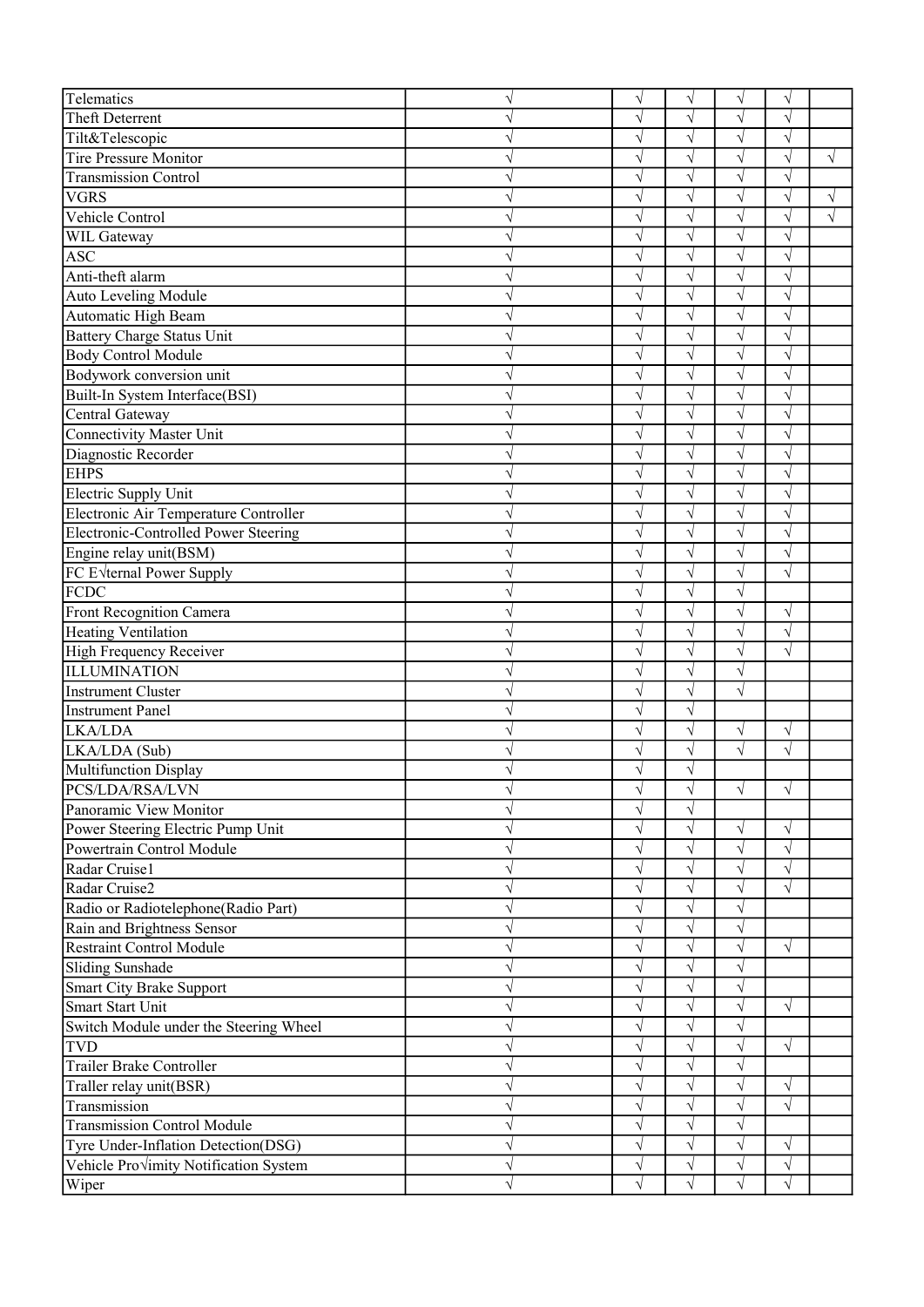| <b>System</b><br><b>Utilitys</b><br>2nd Sys. Air Bleeding<br>ABS/VSC/TRC<br>Air Bleeding<br>ABS/VSC/TRC<br>Check Mode<br>ABS/VSC/TRC<br>ABS/VSC/TRC<br><b>ECB Utility</b><br><b>ES</b> Calibration<br>ABS/VSC/TRC<br>ABS/VSC/TRC<br><b>Inspection Mode</b><br>Reset Memory<br>ABS/VSC/TRC<br><b>Test Mode</b><br>ABS/VSC/TRC<br><b>VSC Sensor Neutral Memorization</b><br>ABS/VSC/TRC<br>VSC/TR(A)C/4WD Control Prevention Mode<br>ABS/VSC/TRC<br>Vehicle Information Synchronization<br>ABS/VSC/TRC<br>Air Bleeding<br>ABS CAN<br><b>ECB Utility</b><br>ABS CAN<br><b>Inspection Mode</b><br>ABS CAN<br><b>Reset Memory</b><br>ABS CAN<br><b>Test Mode</b><br>ABS CAN<br><b>AFS</b><br>AHS Camera Optic A vis Adjustment<br>AHS Shade Angle Adjustment<br><b>AFS</b><br><b>ECU</b> Information Sync<br><b>AFS</b><br>Steering Sensor Initialization<br><b>AFS</b><br>Height Offset<br><b>AHC</b><br><b>ASG System Initial Learning</b><br>ASG<br><b>All Readiness</b><br><b>ASG</b><br>Rear Wing Zero Point Calibration<br><b>Active Rear Wing</b><br>Blower Motor Brush Wear Amount Initialization<br>Air Conditioner<br>Air Conditioner<br>Rear Cooling Unit Check<br>Refrigerant Gas Volume Check<br>Air Conditioner<br>Servomotor Initialization<br>Air Conditioner<br>Height Offset<br>Air suspension<br><b>BSM Master Abnormal History</b><br><b>Blind Spot Monitor Master</b><br>BSM Master Beam A vis Adjustment<br><b>Blind Spot Monitor Master</b><br>BSM Master Beam A Vis Display<br><b>Blind Spot Monitor Master</b><br>BSM Master Beam A vis Inspection<br><b>Blind Spot Monitor Master</b><br><b>BSM Slave Abnormal History</b><br><b>Blind Spot Monitor Slave</b><br>BSM Slave Beam $A\sqrt{is}$ Adjustment<br>BSM Slave Beam A Vis Display<br>BSM Slave Beam $A\sqrt{is}$ Inspection<br>Steering Initialization<br>Clearance Sonar<br><b>Check Mode</b><br><b>DRS</b><br><b>ECT</b><br>A/T Code Registration<br>A/T Code Reset<br><b>ECT</b><br><b>All Readiness</b><br><b>ECT</b><br><b>ECT</b><br>Check Mode<br><b>Reset Memory</b><br><b>ECT</b><br><b>Abnormal Operation History</b><br><b>EMPS</b><br>Check Mode<br><b>EMPS</b><br>Torque Sensor Adjustment<br><b>EMPS</b><br>Battery Pack Malf Fail-Safe Drive History Clear<br>EV<br>Check Mode<br><b>Inspection Mode</b><br>EV<br><b>VIN</b><br>EV<br><b>Battery Diagnosis</b><br><b>EV Battery</b> | Vehicle Utilities covered       |  |
|-------------------------------------------------------------------------------------------------------------------------------------------------------------------------------------------------------------------------------------------------------------------------------------------------------------------------------------------------------------------------------------------------------------------------------------------------------------------------------------------------------------------------------------------------------------------------------------------------------------------------------------------------------------------------------------------------------------------------------------------------------------------------------------------------------------------------------------------------------------------------------------------------------------------------------------------------------------------------------------------------------------------------------------------------------------------------------------------------------------------------------------------------------------------------------------------------------------------------------------------------------------------------------------------------------------------------------------------------------------------------------------------------------------------------------------------------------------------------------------------------------------------------------------------------------------------------------------------------------------------------------------------------------------------------------------------------------------------------------------------------------------------------------------------------------------------------------------------------------------------------------------------------------------------------------------------------------------------------------------------------------------------------------------------------------------------------------------------------------------------------------------------------------------------------------------------------------------------------------------------------------------------------------------------------------------------------------------------------------------------------------|---------------------------------|--|
|                                                                                                                                                                                                                                                                                                                                                                                                                                                                                                                                                                                                                                                                                                                                                                                                                                                                                                                                                                                                                                                                                                                                                                                                                                                                                                                                                                                                                                                                                                                                                                                                                                                                                                                                                                                                                                                                                                                                                                                                                                                                                                                                                                                                                                                                                                                                                                               |                                 |  |
|                                                                                                                                                                                                                                                                                                                                                                                                                                                                                                                                                                                                                                                                                                                                                                                                                                                                                                                                                                                                                                                                                                                                                                                                                                                                                                                                                                                                                                                                                                                                                                                                                                                                                                                                                                                                                                                                                                                                                                                                                                                                                                                                                                                                                                                                                                                                                                               |                                 |  |
|                                                                                                                                                                                                                                                                                                                                                                                                                                                                                                                                                                                                                                                                                                                                                                                                                                                                                                                                                                                                                                                                                                                                                                                                                                                                                                                                                                                                                                                                                                                                                                                                                                                                                                                                                                                                                                                                                                                                                                                                                                                                                                                                                                                                                                                                                                                                                                               |                                 |  |
|                                                                                                                                                                                                                                                                                                                                                                                                                                                                                                                                                                                                                                                                                                                                                                                                                                                                                                                                                                                                                                                                                                                                                                                                                                                                                                                                                                                                                                                                                                                                                                                                                                                                                                                                                                                                                                                                                                                                                                                                                                                                                                                                                                                                                                                                                                                                                                               |                                 |  |
|                                                                                                                                                                                                                                                                                                                                                                                                                                                                                                                                                                                                                                                                                                                                                                                                                                                                                                                                                                                                                                                                                                                                                                                                                                                                                                                                                                                                                                                                                                                                                                                                                                                                                                                                                                                                                                                                                                                                                                                                                                                                                                                                                                                                                                                                                                                                                                               |                                 |  |
|                                                                                                                                                                                                                                                                                                                                                                                                                                                                                                                                                                                                                                                                                                                                                                                                                                                                                                                                                                                                                                                                                                                                                                                                                                                                                                                                                                                                                                                                                                                                                                                                                                                                                                                                                                                                                                                                                                                                                                                                                                                                                                                                                                                                                                                                                                                                                                               |                                 |  |
|                                                                                                                                                                                                                                                                                                                                                                                                                                                                                                                                                                                                                                                                                                                                                                                                                                                                                                                                                                                                                                                                                                                                                                                                                                                                                                                                                                                                                                                                                                                                                                                                                                                                                                                                                                                                                                                                                                                                                                                                                                                                                                                                                                                                                                                                                                                                                                               |                                 |  |
|                                                                                                                                                                                                                                                                                                                                                                                                                                                                                                                                                                                                                                                                                                                                                                                                                                                                                                                                                                                                                                                                                                                                                                                                                                                                                                                                                                                                                                                                                                                                                                                                                                                                                                                                                                                                                                                                                                                                                                                                                                                                                                                                                                                                                                                                                                                                                                               |                                 |  |
|                                                                                                                                                                                                                                                                                                                                                                                                                                                                                                                                                                                                                                                                                                                                                                                                                                                                                                                                                                                                                                                                                                                                                                                                                                                                                                                                                                                                                                                                                                                                                                                                                                                                                                                                                                                                                                                                                                                                                                                                                                                                                                                                                                                                                                                                                                                                                                               |                                 |  |
|                                                                                                                                                                                                                                                                                                                                                                                                                                                                                                                                                                                                                                                                                                                                                                                                                                                                                                                                                                                                                                                                                                                                                                                                                                                                                                                                                                                                                                                                                                                                                                                                                                                                                                                                                                                                                                                                                                                                                                                                                                                                                                                                                                                                                                                                                                                                                                               |                                 |  |
|                                                                                                                                                                                                                                                                                                                                                                                                                                                                                                                                                                                                                                                                                                                                                                                                                                                                                                                                                                                                                                                                                                                                                                                                                                                                                                                                                                                                                                                                                                                                                                                                                                                                                                                                                                                                                                                                                                                                                                                                                                                                                                                                                                                                                                                                                                                                                                               |                                 |  |
|                                                                                                                                                                                                                                                                                                                                                                                                                                                                                                                                                                                                                                                                                                                                                                                                                                                                                                                                                                                                                                                                                                                                                                                                                                                                                                                                                                                                                                                                                                                                                                                                                                                                                                                                                                                                                                                                                                                                                                                                                                                                                                                                                                                                                                                                                                                                                                               |                                 |  |
|                                                                                                                                                                                                                                                                                                                                                                                                                                                                                                                                                                                                                                                                                                                                                                                                                                                                                                                                                                                                                                                                                                                                                                                                                                                                                                                                                                                                                                                                                                                                                                                                                                                                                                                                                                                                                                                                                                                                                                                                                                                                                                                                                                                                                                                                                                                                                                               |                                 |  |
|                                                                                                                                                                                                                                                                                                                                                                                                                                                                                                                                                                                                                                                                                                                                                                                                                                                                                                                                                                                                                                                                                                                                                                                                                                                                                                                                                                                                                                                                                                                                                                                                                                                                                                                                                                                                                                                                                                                                                                                                                                                                                                                                                                                                                                                                                                                                                                               |                                 |  |
|                                                                                                                                                                                                                                                                                                                                                                                                                                                                                                                                                                                                                                                                                                                                                                                                                                                                                                                                                                                                                                                                                                                                                                                                                                                                                                                                                                                                                                                                                                                                                                                                                                                                                                                                                                                                                                                                                                                                                                                                                                                                                                                                                                                                                                                                                                                                                                               |                                 |  |
|                                                                                                                                                                                                                                                                                                                                                                                                                                                                                                                                                                                                                                                                                                                                                                                                                                                                                                                                                                                                                                                                                                                                                                                                                                                                                                                                                                                                                                                                                                                                                                                                                                                                                                                                                                                                                                                                                                                                                                                                                                                                                                                                                                                                                                                                                                                                                                               |                                 |  |
|                                                                                                                                                                                                                                                                                                                                                                                                                                                                                                                                                                                                                                                                                                                                                                                                                                                                                                                                                                                                                                                                                                                                                                                                                                                                                                                                                                                                                                                                                                                                                                                                                                                                                                                                                                                                                                                                                                                                                                                                                                                                                                                                                                                                                                                                                                                                                                               |                                 |  |
|                                                                                                                                                                                                                                                                                                                                                                                                                                                                                                                                                                                                                                                                                                                                                                                                                                                                                                                                                                                                                                                                                                                                                                                                                                                                                                                                                                                                                                                                                                                                                                                                                                                                                                                                                                                                                                                                                                                                                                                                                                                                                                                                                                                                                                                                                                                                                                               |                                 |  |
|                                                                                                                                                                                                                                                                                                                                                                                                                                                                                                                                                                                                                                                                                                                                                                                                                                                                                                                                                                                                                                                                                                                                                                                                                                                                                                                                                                                                                                                                                                                                                                                                                                                                                                                                                                                                                                                                                                                                                                                                                                                                                                                                                                                                                                                                                                                                                                               |                                 |  |
|                                                                                                                                                                                                                                                                                                                                                                                                                                                                                                                                                                                                                                                                                                                                                                                                                                                                                                                                                                                                                                                                                                                                                                                                                                                                                                                                                                                                                                                                                                                                                                                                                                                                                                                                                                                                                                                                                                                                                                                                                                                                                                                                                                                                                                                                                                                                                                               |                                 |  |
|                                                                                                                                                                                                                                                                                                                                                                                                                                                                                                                                                                                                                                                                                                                                                                                                                                                                                                                                                                                                                                                                                                                                                                                                                                                                                                                                                                                                                                                                                                                                                                                                                                                                                                                                                                                                                                                                                                                                                                                                                                                                                                                                                                                                                                                                                                                                                                               |                                 |  |
|                                                                                                                                                                                                                                                                                                                                                                                                                                                                                                                                                                                                                                                                                                                                                                                                                                                                                                                                                                                                                                                                                                                                                                                                                                                                                                                                                                                                                                                                                                                                                                                                                                                                                                                                                                                                                                                                                                                                                                                                                                                                                                                                                                                                                                                                                                                                                                               |                                 |  |
|                                                                                                                                                                                                                                                                                                                                                                                                                                                                                                                                                                                                                                                                                                                                                                                                                                                                                                                                                                                                                                                                                                                                                                                                                                                                                                                                                                                                                                                                                                                                                                                                                                                                                                                                                                                                                                                                                                                                                                                                                                                                                                                                                                                                                                                                                                                                                                               |                                 |  |
|                                                                                                                                                                                                                                                                                                                                                                                                                                                                                                                                                                                                                                                                                                                                                                                                                                                                                                                                                                                                                                                                                                                                                                                                                                                                                                                                                                                                                                                                                                                                                                                                                                                                                                                                                                                                                                                                                                                                                                                                                                                                                                                                                                                                                                                                                                                                                                               |                                 |  |
|                                                                                                                                                                                                                                                                                                                                                                                                                                                                                                                                                                                                                                                                                                                                                                                                                                                                                                                                                                                                                                                                                                                                                                                                                                                                                                                                                                                                                                                                                                                                                                                                                                                                                                                                                                                                                                                                                                                                                                                                                                                                                                                                                                                                                                                                                                                                                                               |                                 |  |
|                                                                                                                                                                                                                                                                                                                                                                                                                                                                                                                                                                                                                                                                                                                                                                                                                                                                                                                                                                                                                                                                                                                                                                                                                                                                                                                                                                                                                                                                                                                                                                                                                                                                                                                                                                                                                                                                                                                                                                                                                                                                                                                                                                                                                                                                                                                                                                               |                                 |  |
|                                                                                                                                                                                                                                                                                                                                                                                                                                                                                                                                                                                                                                                                                                                                                                                                                                                                                                                                                                                                                                                                                                                                                                                                                                                                                                                                                                                                                                                                                                                                                                                                                                                                                                                                                                                                                                                                                                                                                                                                                                                                                                                                                                                                                                                                                                                                                                               |                                 |  |
|                                                                                                                                                                                                                                                                                                                                                                                                                                                                                                                                                                                                                                                                                                                                                                                                                                                                                                                                                                                                                                                                                                                                                                                                                                                                                                                                                                                                                                                                                                                                                                                                                                                                                                                                                                                                                                                                                                                                                                                                                                                                                                                                                                                                                                                                                                                                                                               |                                 |  |
|                                                                                                                                                                                                                                                                                                                                                                                                                                                                                                                                                                                                                                                                                                                                                                                                                                                                                                                                                                                                                                                                                                                                                                                                                                                                                                                                                                                                                                                                                                                                                                                                                                                                                                                                                                                                                                                                                                                                                                                                                                                                                                                                                                                                                                                                                                                                                                               |                                 |  |
|                                                                                                                                                                                                                                                                                                                                                                                                                                                                                                                                                                                                                                                                                                                                                                                                                                                                                                                                                                                                                                                                                                                                                                                                                                                                                                                                                                                                                                                                                                                                                                                                                                                                                                                                                                                                                                                                                                                                                                                                                                                                                                                                                                                                                                                                                                                                                                               |                                 |  |
|                                                                                                                                                                                                                                                                                                                                                                                                                                                                                                                                                                                                                                                                                                                                                                                                                                                                                                                                                                                                                                                                                                                                                                                                                                                                                                                                                                                                                                                                                                                                                                                                                                                                                                                                                                                                                                                                                                                                                                                                                                                                                                                                                                                                                                                                                                                                                                               |                                 |  |
|                                                                                                                                                                                                                                                                                                                                                                                                                                                                                                                                                                                                                                                                                                                                                                                                                                                                                                                                                                                                                                                                                                                                                                                                                                                                                                                                                                                                                                                                                                                                                                                                                                                                                                                                                                                                                                                                                                                                                                                                                                                                                                                                                                                                                                                                                                                                                                               |                                 |  |
|                                                                                                                                                                                                                                                                                                                                                                                                                                                                                                                                                                                                                                                                                                                                                                                                                                                                                                                                                                                                                                                                                                                                                                                                                                                                                                                                                                                                                                                                                                                                                                                                                                                                                                                                                                                                                                                                                                                                                                                                                                                                                                                                                                                                                                                                                                                                                                               |                                 |  |
|                                                                                                                                                                                                                                                                                                                                                                                                                                                                                                                                                                                                                                                                                                                                                                                                                                                                                                                                                                                                                                                                                                                                                                                                                                                                                                                                                                                                                                                                                                                                                                                                                                                                                                                                                                                                                                                                                                                                                                                                                                                                                                                                                                                                                                                                                                                                                                               |                                 |  |
|                                                                                                                                                                                                                                                                                                                                                                                                                                                                                                                                                                                                                                                                                                                                                                                                                                                                                                                                                                                                                                                                                                                                                                                                                                                                                                                                                                                                                                                                                                                                                                                                                                                                                                                                                                                                                                                                                                                                                                                                                                                                                                                                                                                                                                                                                                                                                                               |                                 |  |
|                                                                                                                                                                                                                                                                                                                                                                                                                                                                                                                                                                                                                                                                                                                                                                                                                                                                                                                                                                                                                                                                                                                                                                                                                                                                                                                                                                                                                                                                                                                                                                                                                                                                                                                                                                                                                                                                                                                                                                                                                                                                                                                                                                                                                                                                                                                                                                               | <b>Blind Spot Monitor Slave</b> |  |
|                                                                                                                                                                                                                                                                                                                                                                                                                                                                                                                                                                                                                                                                                                                                                                                                                                                                                                                                                                                                                                                                                                                                                                                                                                                                                                                                                                                                                                                                                                                                                                                                                                                                                                                                                                                                                                                                                                                                                                                                                                                                                                                                                                                                                                                                                                                                                                               | <b>Blind Spot Monitor Slave</b> |  |
|                                                                                                                                                                                                                                                                                                                                                                                                                                                                                                                                                                                                                                                                                                                                                                                                                                                                                                                                                                                                                                                                                                                                                                                                                                                                                                                                                                                                                                                                                                                                                                                                                                                                                                                                                                                                                                                                                                                                                                                                                                                                                                                                                                                                                                                                                                                                                                               | <b>Blind Spot Monitor Slave</b> |  |
|                                                                                                                                                                                                                                                                                                                                                                                                                                                                                                                                                                                                                                                                                                                                                                                                                                                                                                                                                                                                                                                                                                                                                                                                                                                                                                                                                                                                                                                                                                                                                                                                                                                                                                                                                                                                                                                                                                                                                                                                                                                                                                                                                                                                                                                                                                                                                                               |                                 |  |
|                                                                                                                                                                                                                                                                                                                                                                                                                                                                                                                                                                                                                                                                                                                                                                                                                                                                                                                                                                                                                                                                                                                                                                                                                                                                                                                                                                                                                                                                                                                                                                                                                                                                                                                                                                                                                                                                                                                                                                                                                                                                                                                                                                                                                                                                                                                                                                               |                                 |  |
|                                                                                                                                                                                                                                                                                                                                                                                                                                                                                                                                                                                                                                                                                                                                                                                                                                                                                                                                                                                                                                                                                                                                                                                                                                                                                                                                                                                                                                                                                                                                                                                                                                                                                                                                                                                                                                                                                                                                                                                                                                                                                                                                                                                                                                                                                                                                                                               |                                 |  |
|                                                                                                                                                                                                                                                                                                                                                                                                                                                                                                                                                                                                                                                                                                                                                                                                                                                                                                                                                                                                                                                                                                                                                                                                                                                                                                                                                                                                                                                                                                                                                                                                                                                                                                                                                                                                                                                                                                                                                                                                                                                                                                                                                                                                                                                                                                                                                                               |                                 |  |
|                                                                                                                                                                                                                                                                                                                                                                                                                                                                                                                                                                                                                                                                                                                                                                                                                                                                                                                                                                                                                                                                                                                                                                                                                                                                                                                                                                                                                                                                                                                                                                                                                                                                                                                                                                                                                                                                                                                                                                                                                                                                                                                                                                                                                                                                                                                                                                               |                                 |  |
|                                                                                                                                                                                                                                                                                                                                                                                                                                                                                                                                                                                                                                                                                                                                                                                                                                                                                                                                                                                                                                                                                                                                                                                                                                                                                                                                                                                                                                                                                                                                                                                                                                                                                                                                                                                                                                                                                                                                                                                                                                                                                                                                                                                                                                                                                                                                                                               |                                 |  |
|                                                                                                                                                                                                                                                                                                                                                                                                                                                                                                                                                                                                                                                                                                                                                                                                                                                                                                                                                                                                                                                                                                                                                                                                                                                                                                                                                                                                                                                                                                                                                                                                                                                                                                                                                                                                                                                                                                                                                                                                                                                                                                                                                                                                                                                                                                                                                                               |                                 |  |
|                                                                                                                                                                                                                                                                                                                                                                                                                                                                                                                                                                                                                                                                                                                                                                                                                                                                                                                                                                                                                                                                                                                                                                                                                                                                                                                                                                                                                                                                                                                                                                                                                                                                                                                                                                                                                                                                                                                                                                                                                                                                                                                                                                                                                                                                                                                                                                               |                                 |  |
|                                                                                                                                                                                                                                                                                                                                                                                                                                                                                                                                                                                                                                                                                                                                                                                                                                                                                                                                                                                                                                                                                                                                                                                                                                                                                                                                                                                                                                                                                                                                                                                                                                                                                                                                                                                                                                                                                                                                                                                                                                                                                                                                                                                                                                                                                                                                                                               |                                 |  |
|                                                                                                                                                                                                                                                                                                                                                                                                                                                                                                                                                                                                                                                                                                                                                                                                                                                                                                                                                                                                                                                                                                                                                                                                                                                                                                                                                                                                                                                                                                                                                                                                                                                                                                                                                                                                                                                                                                                                                                                                                                                                                                                                                                                                                                                                                                                                                                               |                                 |  |
|                                                                                                                                                                                                                                                                                                                                                                                                                                                                                                                                                                                                                                                                                                                                                                                                                                                                                                                                                                                                                                                                                                                                                                                                                                                                                                                                                                                                                                                                                                                                                                                                                                                                                                                                                                                                                                                                                                                                                                                                                                                                                                                                                                                                                                                                                                                                                                               | EV                              |  |
|                                                                                                                                                                                                                                                                                                                                                                                                                                                                                                                                                                                                                                                                                                                                                                                                                                                                                                                                                                                                                                                                                                                                                                                                                                                                                                                                                                                                                                                                                                                                                                                                                                                                                                                                                                                                                                                                                                                                                                                                                                                                                                                                                                                                                                                                                                                                                                               |                                 |  |
|                                                                                                                                                                                                                                                                                                                                                                                                                                                                                                                                                                                                                                                                                                                                                                                                                                                                                                                                                                                                                                                                                                                                                                                                                                                                                                                                                                                                                                                                                                                                                                                                                                                                                                                                                                                                                                                                                                                                                                                                                                                                                                                                                                                                                                                                                                                                                                               |                                 |  |
|                                                                                                                                                                                                                                                                                                                                                                                                                                                                                                                                                                                                                                                                                                                                                                                                                                                                                                                                                                                                                                                                                                                                                                                                                                                                                                                                                                                                                                                                                                                                                                                                                                                                                                                                                                                                                                                                                                                                                                                                                                                                                                                                                                                                                                                                                                                                                                               |                                 |  |
|                                                                                                                                                                                                                                                                                                                                                                                                                                                                                                                                                                                                                                                                                                                                                                                                                                                                                                                                                                                                                                                                                                                                                                                                                                                                                                                                                                                                                                                                                                                                                                                                                                                                                                                                                                                                                                                                                                                                                                                                                                                                                                                                                                                                                                                                                                                                                                               |                                 |  |
| <b>Battery Status Info Update</b>                                                                                                                                                                                                                                                                                                                                                                                                                                                                                                                                                                                                                                                                                                                                                                                                                                                                                                                                                                                                                                                                                                                                                                                                                                                                                                                                                                                                                                                                                                                                                                                                                                                                                                                                                                                                                                                                                                                                                                                                                                                                                                                                                                                                                                                                                                                                             | <b>EV Battery</b>               |  |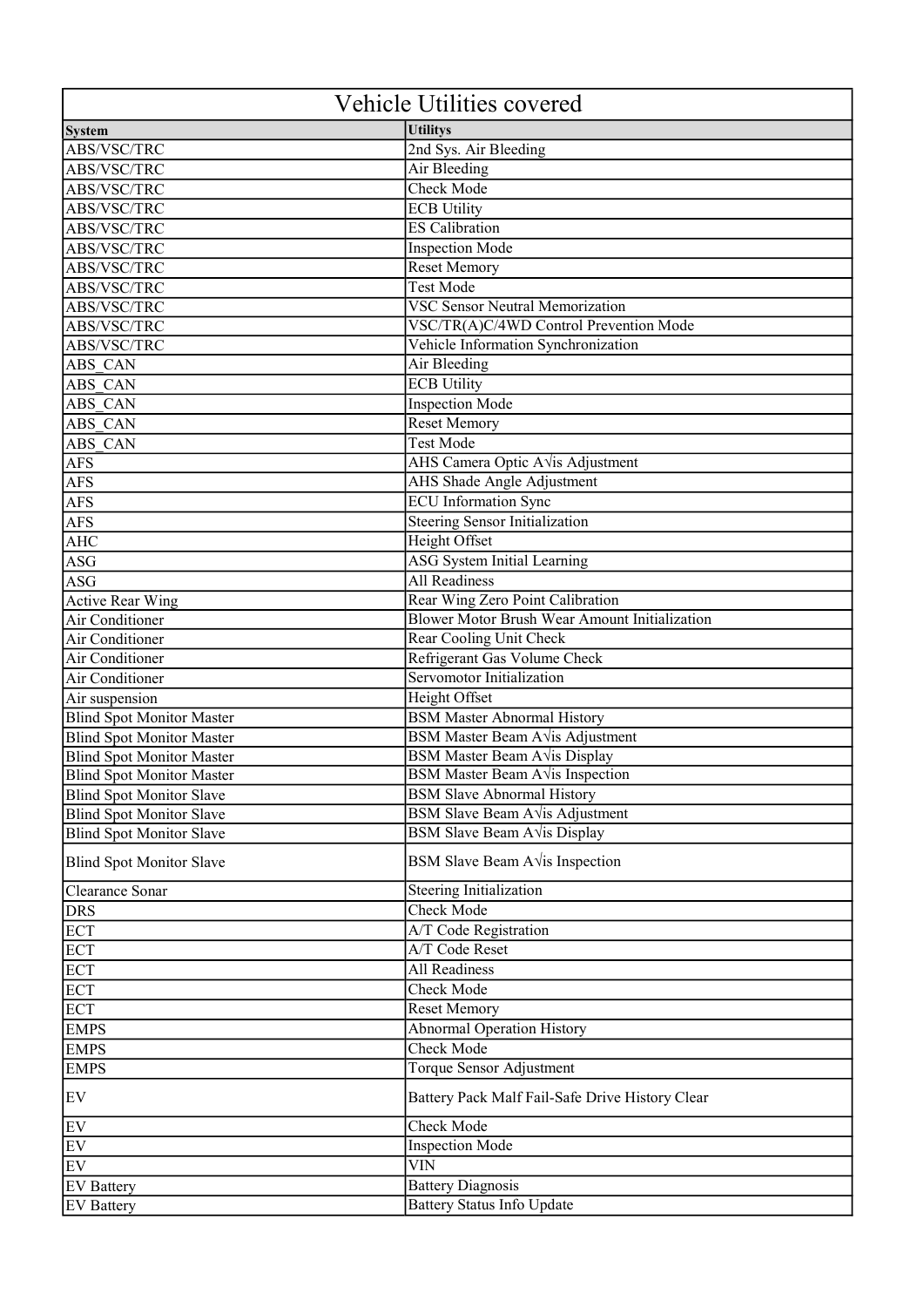| <b>EV Battery</b>             | Check Mode                                       |
|-------------------------------|--------------------------------------------------|
| <b>EV Battery</b>             | HV Batt Cell Low Volt READY ON Prevention Cancel |
| <b>EV</b> Battery             | Temporary Vehicle Start Up                       |
| <b>Electric Parking Brake</b> | Check Mode                                       |
| <b>Electric Parking Brake</b> | <b>Reset Memory</b>                              |
| Engine                        | A/F Sensor Compensation Reset                    |
| Engine                        | A/T Code Registration                            |
| Engine                        | A/T Code Reset                                   |
| Engine                        | <b>All Readiness</b>                             |
| Engine                        | <b>CVT Oil Pressure Calibration</b>              |
| Engine                        | Catalyst Record Clear                            |
| Engine                        | <b>Catalyst Record Read</b>                      |
| Engine                        | Catalyst Record Transferring                     |
| Engine                        | Check Mode                                       |
| Engine                        | <b>Crank Time Compensation Reset</b>             |
| Engine                        | <b>DPF Deterioration Record Clear</b>            |
| Engine                        | Deceleration Sensor Zero Point Calibration       |
| Engine                        | <b>Electric Throttle Learning</b>                |
| Engine                        | <b>Engine History Utility</b>                    |
| Engine                        | Engine Oil Pressure Control Check                |
| Engine                        | <b>Injector Compensation</b>                     |
| Engine                        | Learning Value Reset                             |
| Engine                        | Learning Values Confirmation                     |
| Engine                        | Learning Values Save                             |
| Engine                        | Learning Values Write                            |
| Engine                        | <b>Pilot Quantity Learning</b>                   |
| Engine                        | Pilot Quantity Learning Values Clear             |
| Engine                        | Pilot Quantity Learning Values Reset             |
| Engine                        | Pilot Quantity Learning(Detail)                  |
| Engine                        | Pressure Discharge Valve Check                   |
| Engine                        | <b>Reset Memory</b>                              |
| Engine                        | Shift Control Synchronization                    |
| Engine                        | <b>Supply Pump Initialization</b>                |
| Engine                        | <b>VIN</b>                                       |
| Engine                        | Vehicle Mileage Write                            |
| Engine                        | i-ART Learning Value Reset                       |
| Engine (LH Bank)              | Check Mode                                       |
| Engine (LH Bank)              | <b>Reset Memory</b>                              |
| Engine (RH Bank)              | Check Mode                                       |
| Engine (RH Bank)              | <b>Reset Memory</b>                              |
| Engine and ECT                | A/F Sensor Compensation Reset                    |
| Engine and ECT                | A/T Code Registration                            |
| Engine and ECT                | A/T Code Reset                                   |
| Engine and ECT                | <b>All Readiness</b>                             |
| Engine and ECT                | <b>CVT Oil Pressure Calibration</b>              |
| Engine and ECT                | Catalyst Record Clear                            |
| Engine and ECT                | Catalyst Record Read                             |
| Engine and ECT                | Catalyst Record Transferring                     |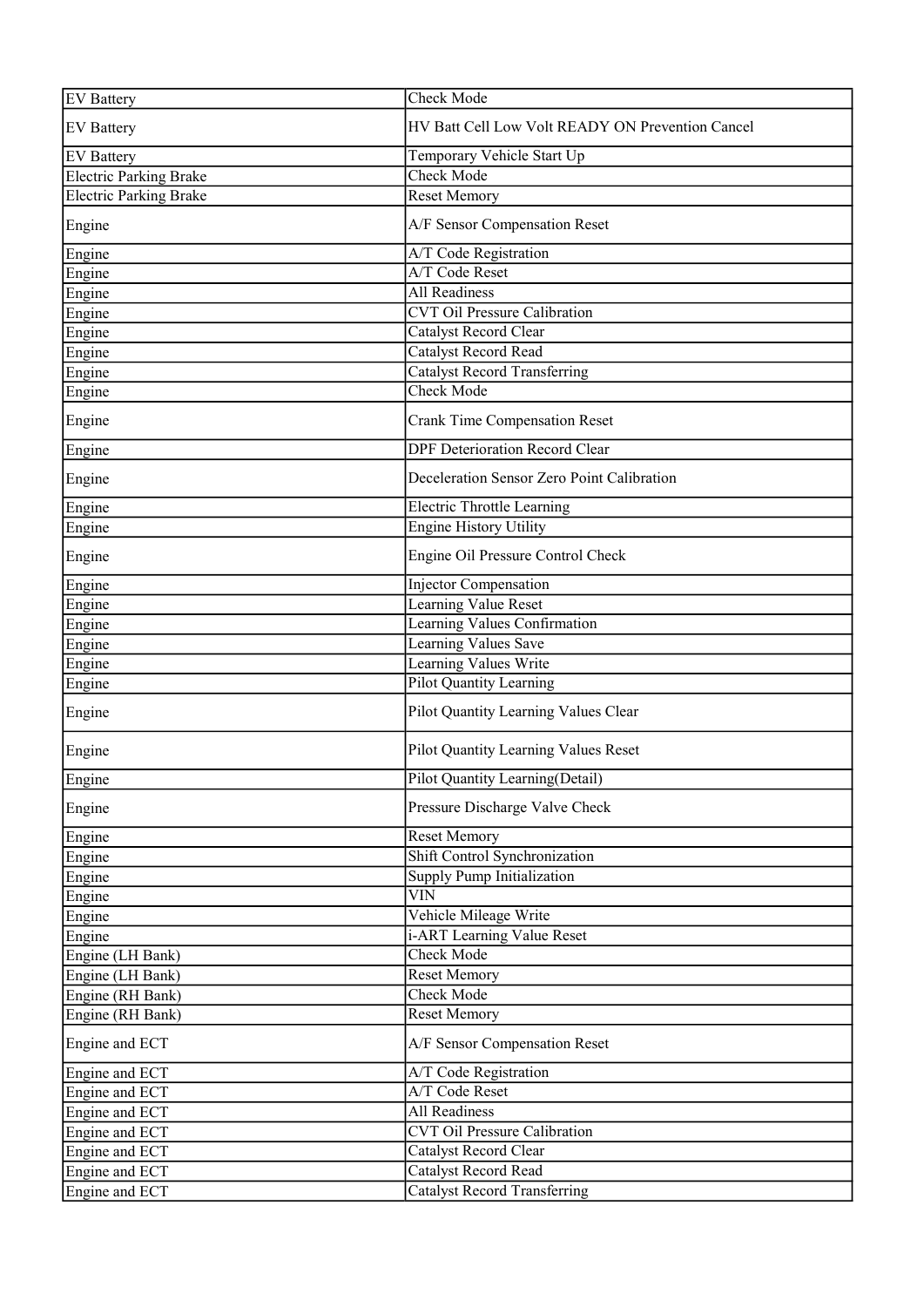| Engine and ECT                     | Check Mode                                       |
|------------------------------------|--------------------------------------------------|
| Engine and ECT                     | <b>Crank Time Compensation Reset</b>             |
| Engine and ECT                     | <b>DPF Deterioration Record Clear</b>            |
| Engine and ECT                     | Deceleration Sensor Zero Point Calibration       |
| Engine and ECT                     | <b>Electric Throttle Learning</b>                |
| Engine and ECT                     | <b>Engine History Utility</b>                    |
| Engine and ECT                     | Engine Oil Pressure Control Check                |
| Engine and ECT                     | Injector Compensation                            |
| Engine and ECT                     | Learning Value Reset                             |
| Engine and ECT                     | Learning Values Confirmation                     |
| Engine and ECT                     | Learning Values Save                             |
| Engine and ECT                     | Learning Values Write                            |
| Engine and ECT                     | Pilot Quantity Learning                          |
| Engine and ECT                     | Pilot Quantity Learning Values Clear             |
| Engine and ECT                     | <b>Pilot Quantity Learning Values Reset</b>      |
| Engine and ECT                     | <b>Pilot Quantity Learning(Detail)</b>           |
| Engine and ECT                     | Pressure Discharge Valve Check                   |
| Engine and ECT                     | Reset Memory                                     |
| Engine and ECT                     | <b>Supply Pump Initialization</b>                |
| Engine and ECT                     | $\overline{\text{VIN}}$                          |
| Engine and ECT                     | Vehicle Mileage Write                            |
| Engine and ECT                     | i-ART Learning Value Reset                       |
| Engine2                            | <b>All Readiness</b>                             |
| Engine2                            | <b>Check Mode</b>                                |
| Engine2                            | Drive History Reset                              |
| Entry&Start                        | Wireless Door Lock Diagnosis Mode                |
| Four Wheel Drive                   | <b>4WD Control Prevention Mode</b>               |
| Four Wheel Drive                   | <b>Reset Memory</b>                              |
| Four Wheel Drive                   | VSC/TR(A)C/4WD Control Prevention Mode           |
| <b>HV</b> Battery                  | Initialization                                   |
| Hybrid Control                     | <b>B1</b> Air Bleeding                           |
| Hybrid Control                     | <b>Battery Diagnosis</b>                         |
| <b>Hybrid Control</b>              | <b>Battery Status Info Update</b>                |
| Hybrid Control                     | HV Batt Cell Low Volt READY ON Prevention Cancel |
| Hybrid Control                     | Initialization                                   |
| Hybrid Control                     | <b>Inspection Mode</b>                           |
| Hybrid Control                     | Normal Battery Stack Average Voltage Calculation |
| Hybrid Control                     | Prediagnostic Battery Charge                     |
| Hybrid Control                     | Reset Memory                                     |
| <b>Hybrid Control</b>              | Temporary Vehicle Start Up                       |
| Hybrid Control                     | <b>VIN</b>                                       |
| Lane Departure Alert               | Camera A√is Adjust                               |
| Lane Departure Alert               | Camera/Target Position Memory                    |
| Lane Keeping Assist                | Camera A√is Adjust                               |
| Lane Keeping Assist                |                                                  |
|                                    | Camera/Target Position Memory                    |
| Laser Cruise                       | Laser/Radar Cruise Initialization                |
| Main Body                          | Wireless Door Lock Diagnosis Mode                |
| Master Switch<br>Navigation System | <b>Reset Memory</b><br>Map Information           |